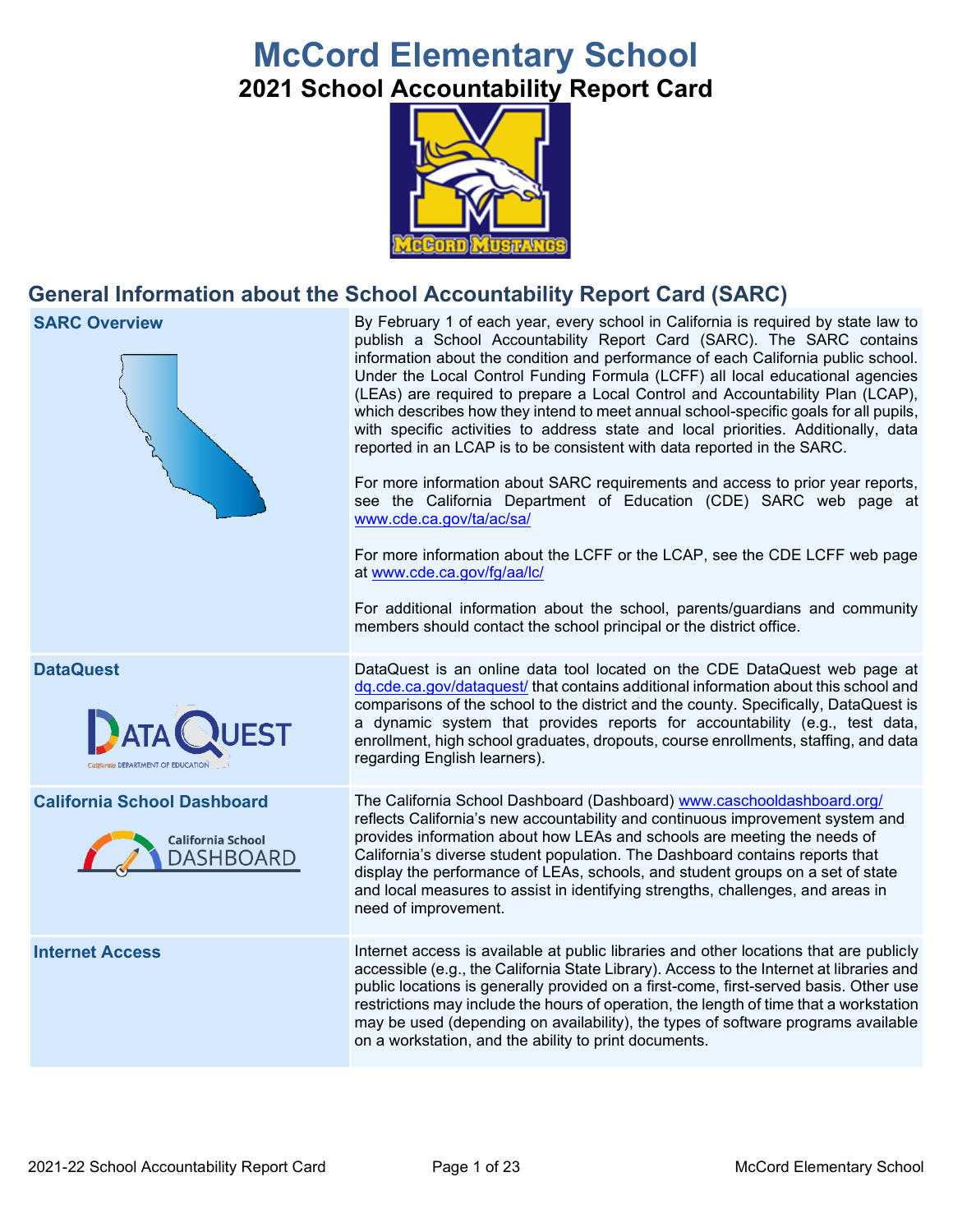## **2021-22 School Contact Information**

| <b>School Name</b>                       | <b>McCord Elementary School</b> |
|------------------------------------------|---------------------------------|
| <b>Street</b>                            | 333 Center Street               |
| City, State, Zip                         | Orange Cove, CA 93646           |
| <b>Phone Number</b>                      | (559) 305-7250                  |
| <b>Principal</b>                         | Daisy Rebolledo                 |
| <b>Email Address</b>                     | rebolledo-d@kcusd.com           |
| <b>School Website</b>                    | http://mccord.kcusd.com/        |
| <b>County-District-School (CDS) Code</b> | 10622656006795                  |

| 2021-22 District Contact Information |                                            |  |  |  |  |
|--------------------------------------|--------------------------------------------|--|--|--|--|
| <b>District Name</b>                 | Kings Canyon Joint Unified School District |  |  |  |  |
| <b>Phone Number</b>                  | 559.305.7010                               |  |  |  |  |
| Superintendent                       | John Campbell                              |  |  |  |  |
| <b>Email Address</b>                 | guzman-j@kcusd.com                         |  |  |  |  |
| <b>District Website Address</b>      | https://www.kcusd.com/                     |  |  |  |  |

## **2021-22 School Overview**

McCord Elementary serves kindergarten through fifth-grade students and also houses a full-day, year-round State Preschool Program. It is one of three elementary schools in the city of Orange Cove. Our students transfer to Citrus Middle School and eventually Reedley Middle College, Orange Cove, or Reedley High Schools. The school serves approximately 450 students in preschool through fifth grade with a teaching staff of 20 certificated teachers and 1 classified preschool teacher. McCord Elementary School teachers and staff are dedicated to ensuring the academic success of every student and providing a safe and productive learning experience. KCUSD serves approximately 10,121 students with 8 elementary K-5 schools, 4 elementary K-8 schools, 3 middle schools, 2 high schools, one continuation high school one Middle College high school, an online high school, and an Adult School program. KCUSD is located in the San Joaquin Valley in and around the cities of Reedley and Orange Cove. The total area of the District is over 600 square miles.

#### **The mission of McCord Elementary**:

The staff at McCord Elementary School is committed to providing an exemplary education for all students. Our standards for student learning and conduct are high. We take responsibility for providing a learning environment that will promote every child's academic, social, and emotional development. We are prepared to work collaboratively with colleagues, students, parents, and the community to achieve this shared educational purpose.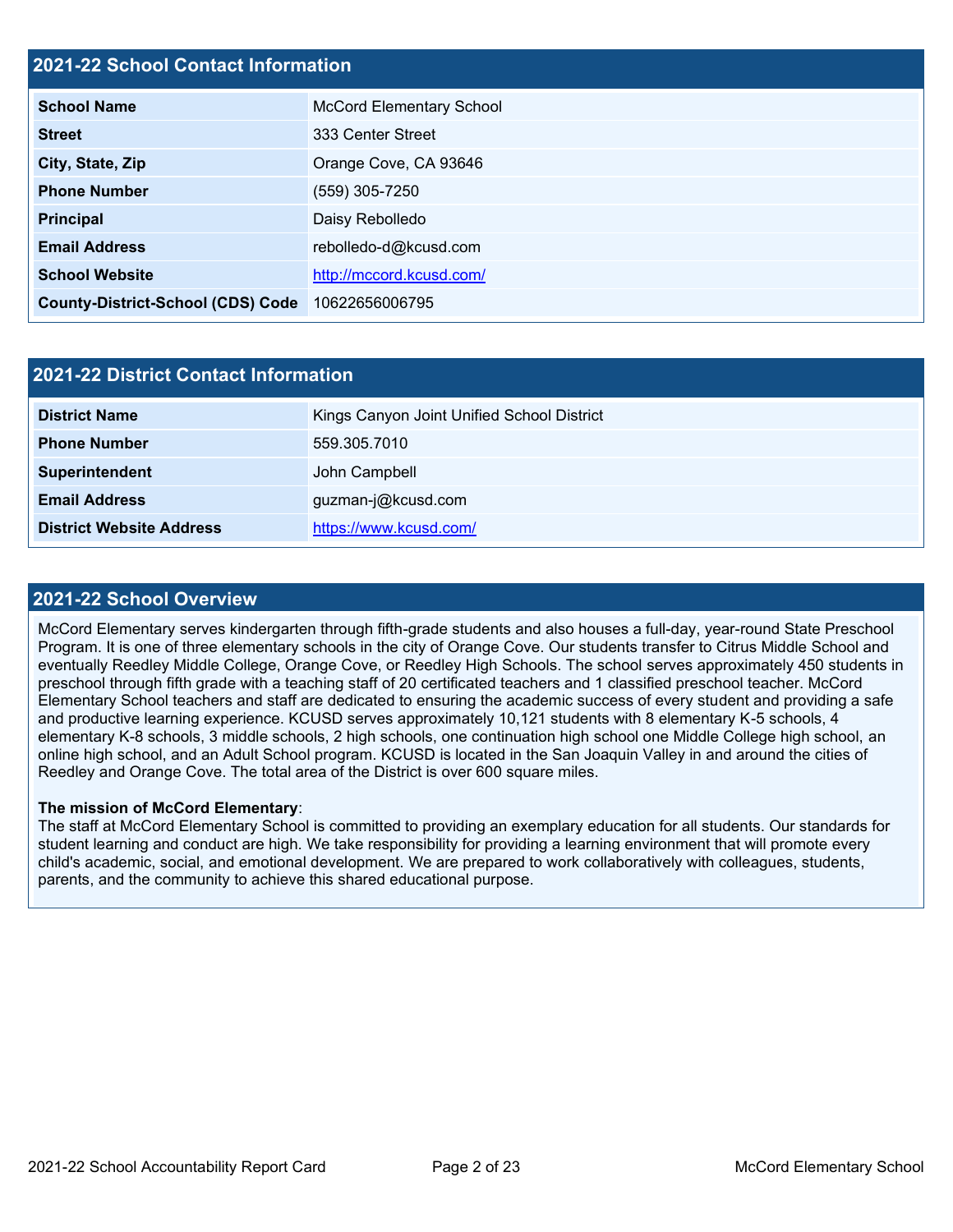## **About this School**

| 2020-21 Student Enrollment by Grade Level |                           |  |  |  |  |  |
|-------------------------------------------|---------------------------|--|--|--|--|--|
| <b>Grade Level</b>                        | <b>Number of Students</b> |  |  |  |  |  |
| Kindergarten                              | 73                        |  |  |  |  |  |
| Grade 1                                   | 67                        |  |  |  |  |  |
| Grade 2                                   | 69                        |  |  |  |  |  |
| Grade 3                                   | 77                        |  |  |  |  |  |
| Grade 4                                   | 73                        |  |  |  |  |  |
| Grade 5                                   | 64                        |  |  |  |  |  |
| <b>Total Enrollment</b>                   | 423                       |  |  |  |  |  |

## **2020-21 Student Enrollment by Student Group**

| <b>Student Group</b>                   | <b>Percent of Total Enrollment</b> |
|----------------------------------------|------------------------------------|
| American Indian or Alaska Native       | 0.2                                |
| <b>Hispanic or Latino</b>              | 97.6                               |
| <b>White</b>                           | 2.1                                |
| <b>English Learners</b>                | 48.2                               |
| <b>Socioeconomically Disadvantaged</b> | 95                                 |
| <b>Students with Disabilities</b>      | 2.8                                |

## **A. Conditions of Learning State Priority: Basic**

The SARC provides the following information relevant to the State priority: Basic (Priority 1):

- Degree to which teachers are appropriately assigned and fully credentialed in the subject area and for the pupils they are teaching;
- Pupils have access to standards-aligned instructional materials; and
- School facilities are maintained in good repair

Note: For more information refer to the Updated Teacher Equity Definitions web page at<https://www.cde.ca.gov/pd/ee/teacherequitydefinitions.asp>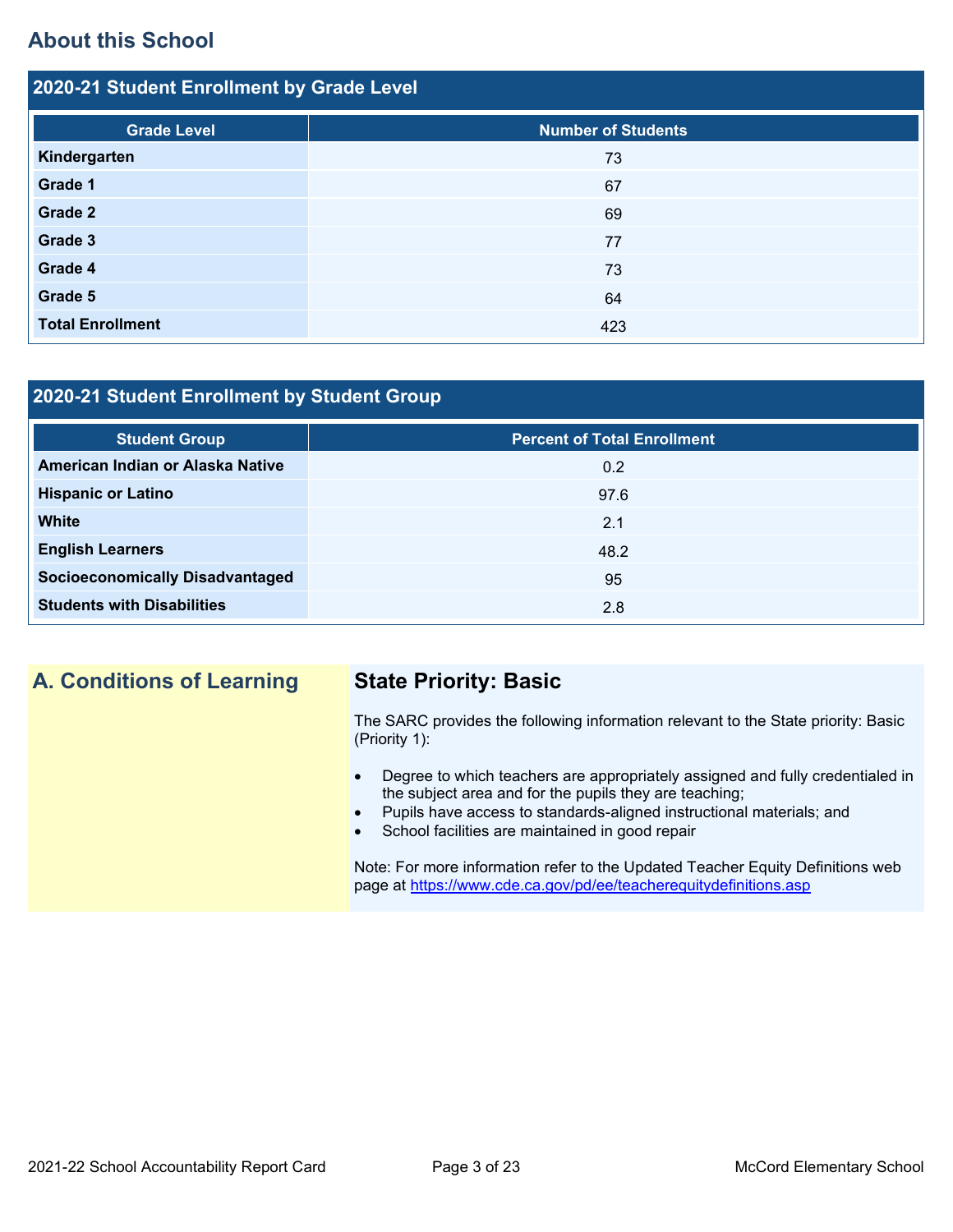| 2019-20 Teacher Preparation and Placement                                                       |         |  |  |  |
|-------------------------------------------------------------------------------------------------|---------|--|--|--|
| <b>Authorization/Assignment</b>                                                                 | 2019-20 |  |  |  |
| Fully (Preliminary or Clear) Credentialed for Subject and Student Placement (properly assigned) |         |  |  |  |
| <b>Intern Credential Holders Properly Assigned</b>                                              |         |  |  |  |
| Teachers Without Credentials and Misassignments ("ineffective" under ESSA)                      |         |  |  |  |
| Credentialed Teachers Assigned Out-of-Field ("out-of-field" under ESSA)                         |         |  |  |  |
| <b>Unknown</b>                                                                                  |         |  |  |  |
| <b>Total Teaching Positions</b>                                                                 |         |  |  |  |

Note: The data in this table is based on Full Time Equivalent (FTE) status. One FTE equals one staff member working full time; one FTE could also represent two staff members who each work 50 percent of full time. Additionally, an assignment is defined as a position that an educator is assigned to based on setting, subject, and grade level. An authorization is defined as the services that an educator is authorized to provide to students.

# **2019-20 Teachers Without Credentials and Misassignments (considered "ineffective" under ESSA) Authorization/Assignment 2019-20 Permits and Waivers Misassignments Vacant Positions Total Teachers Without Credentials and Misassignments**

| 2019-20 Credentialed Teachers Assigned Out-of-Field (considered "out-of-field" under ESSA) |         |  |  |  |  |
|--------------------------------------------------------------------------------------------|---------|--|--|--|--|
| <b>Indicator</b>                                                                           | 2019-20 |  |  |  |  |
| Credentialed Teachers Authorized on a Permit or Waiver                                     |         |  |  |  |  |
| <b>Local Assignment Options</b>                                                            |         |  |  |  |  |
| <b>Total Out-of-Field Teachers</b>                                                         |         |  |  |  |  |

| 2019-20 Class Assignments                                                                                                                           |         |
|-----------------------------------------------------------------------------------------------------------------------------------------------------|---------|
| <b>Indicator</b>                                                                                                                                    | 2019-20 |
| <b>Misassignments for English Learners</b><br>(a percentage of all the classes with English learners taught by teachers that are misassigned)       |         |
| No credential, permit or authorization to teach<br>(a percentage of all the classes taught by teachers with no record of an authorization to teach) |         |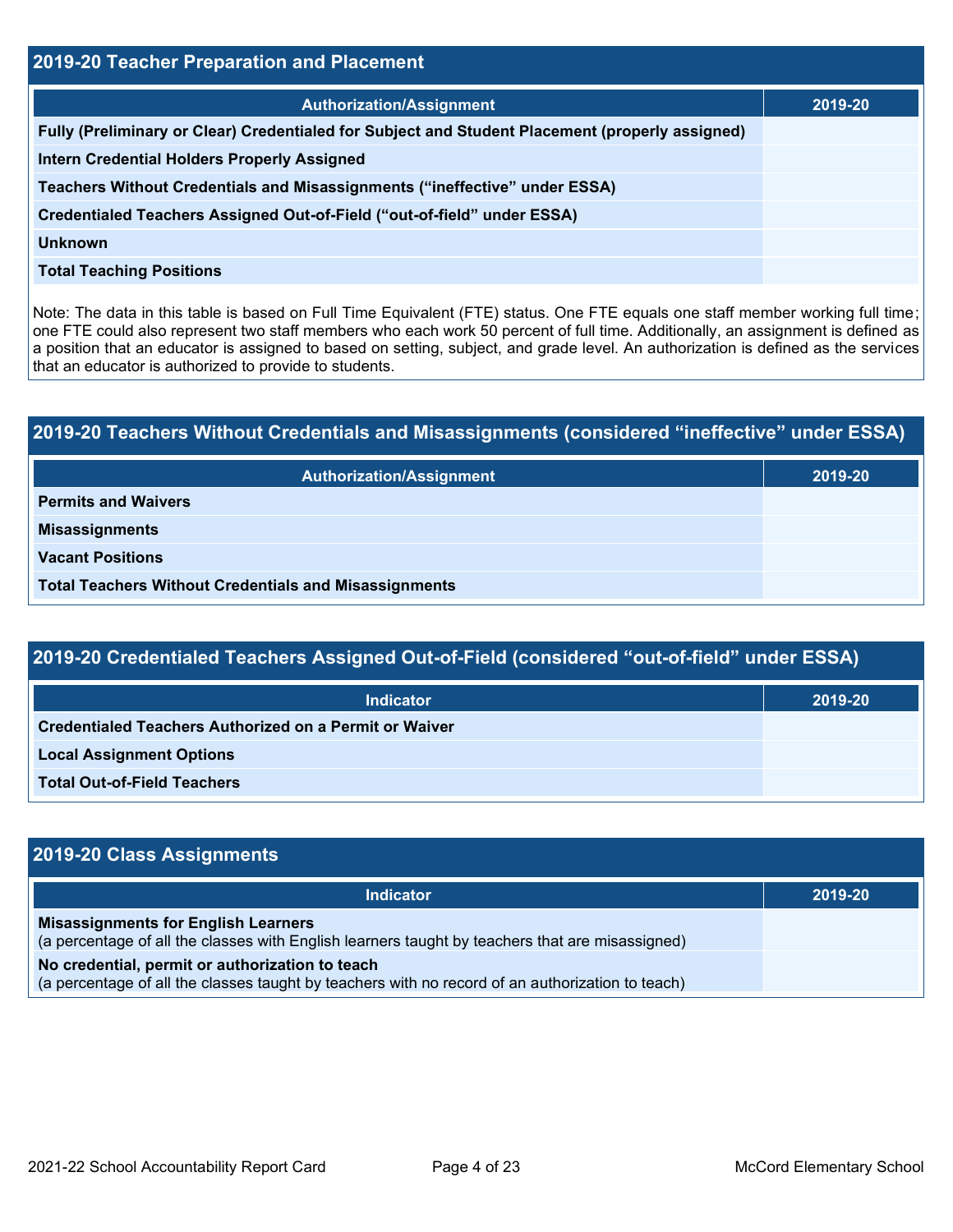## **2021-22 Quality, Currency, Availability of Textbooks and Other Instructional Materials**

The district convenes a committee to provide input and feedback in the textbook adoption process. The committee meets the year prior to the adoption in order to review State adopted material. They complete an exhaustive process to review and evaluate the adopted material. They compare the curriculum to state and district standards and complete an evaluation of the extent to which the material covers each standard. The committee provides information to teachers and prepares a shortlist of publishers to consider for adoption. Publishers then send samples to the district in order to have teachers, administrators, and parents provide input. The material is selected based on teacher, administration, and parent input. The choice is put before the School Board and upon approval adopted by the district. At McCord School, there are sufficient textbooks and instructional materials for each core content area. Each pupil, including English Learners, has access to district-adopted texts, workbooks, or other supplemental instructional materials to use in class and to take home.

#### **Year and month in which the data were collected August 2021** August 2021

| <b>Subject</b>                                         | Textbooks and Other Instructional Materials/year of<br><b>Adoption</b><br><b>Adoption</b> |            | <b>Percent</b><br><b>Students</b><br><b>Lacking Own</b><br><b>Assigned</b><br><b>Copy</b> |
|--------------------------------------------------------|-------------------------------------------------------------------------------------------|------------|-------------------------------------------------------------------------------------------|
| <b>Reading/Language Arts</b>                           | Grade K-5 - Engage NY, adopted 2014                                                       | <b>Yes</b> | $0\%$                                                                                     |
| <b>Mathematics</b>                                     | Grade K-5 - Engage NY, adopted 2014                                                       | <b>Yes</b> | $0\%$                                                                                     |
| <b>Science</b>                                         | Grades K-5 Amplify Science, 2020                                                          | <b>Yes</b> | $0\%$                                                                                     |
| <b>History-Social Science</b>                          | Scott Foresman, It's Revolutionary, 2005 edition                                          | <b>Yes</b> | $0\%$                                                                                     |
| <b>Foreign Language</b>                                | <b>NA</b>                                                                                 |            | <b>NA</b>                                                                                 |
| <b>Health</b>                                          | <b>NA</b>                                                                                 |            | <b>NA</b>                                                                                 |
| <b>Visual and Performing Arts</b>                      | N/A                                                                                       |            | <b>NA</b>                                                                                 |
| <b>Science Laboratory Equipment</b><br>$(grades 9-12)$ | N/A                                                                                       |            | <b>NA</b>                                                                                 |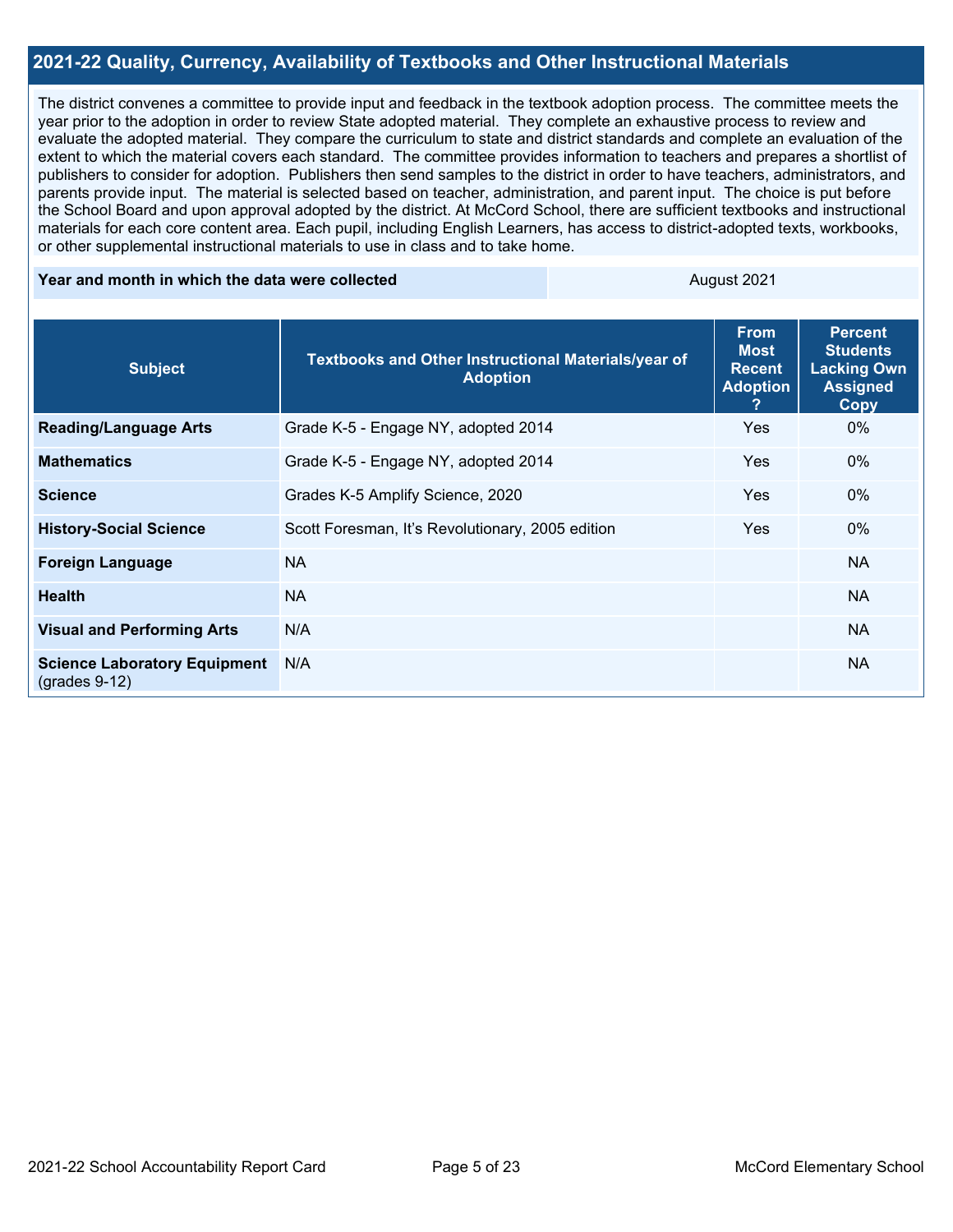### **School Facility Conditions and Planned Improvements**

The district custodial and maintenance staff takes great efforts to ensure that all schools are clean, safe, and functional. To assist in this effort, the district uses a facility survey instrument developed by the State of California Office of Public School Construction. The results of this survey are available at the KCUSD Business Office.

Below is more specific information on the condition of the school and the efforts made to ensure that students are provided with a clean, safe, and functional learning environment. Additional information about the condition of the school's facilities may be obtained by speaking with the school principal.

McCord Elementary School has 22 classrooms, a multipurpose room, a library, and an administration building. The main campus was built in 1958. Additional relocatable classrooms were constructed in 1996 and 1998.

District maintenance staff ensures that the repairs necessary to keep the school in good repair and working order are completed promptly. A work order process is used to provide efficient service and that emergency repairs are given the highest priority.

The Director of Maintenance, Custodial Supervisor, and the site principals work cooperatively with the custodial staff to develop cleaning schedules to ensure a clean and safe school.

The district participates in the State School Deferred Maintenance Program, which provides state matching funds on dollar for dollar basis to assist school districts with expenditures for major repair or replacement of existing school building components. Typically, this includes roofing, plumbing, heating, air conditioning, electrical systems, interior or exterior painting, and floor systems.

Recent facility improvements and additions include solar panel installation in the staff parking lot and added cement between the cafeteria and room 16. The added cement has enhanced the appearance of the area and provided additional space for events that students, staff, and parents can enjoy.

#### **Year and month of the most recent FIT report** 08/2021

| <b>System Inspected</b>                                                | Rate<br>Good | <b>Rate</b><br>Fair | Rate<br>Poor | <b>Repair Needed and Action Taken or Planned</b> |
|------------------------------------------------------------------------|--------------|---------------------|--------------|--------------------------------------------------|
| <b>Systems:</b><br>Gas Leaks, Mechanical/HVAC, Sewer                   | X            |                     |              |                                                  |
| Interior:<br><b>Interior Surfaces</b>                                  | X            |                     |              |                                                  |
| <b>Cleanliness:</b><br>Overall Cleanliness, Pest/Vermin Infestation    | X            |                     |              | As clean as any site I have visited!             |
| <b>Electrical</b>                                                      | $\sf X$      |                     |              |                                                  |
| <b>Restrooms/Fountains:</b><br>Restrooms, Sinks/ Fountains             | $\mathsf{X}$ |                     |              |                                                  |
| Safety:<br>Fire Safety, Hazardous Materials                            | X            |                     |              |                                                  |
| Structural:<br>Structural Damage, Roofs                                | $\sf X$      |                     |              |                                                  |
| External:<br>Playground/School Grounds, Windows/<br>Doors/Gates/Fences | X            |                     |              |                                                  |

| <b>Overall Facility Rate</b> |      |      |      |  |  |  |
|------------------------------|------|------|------|--|--|--|
| <b>Exemplary</b>             | Good | Fair | Poor |  |  |  |
|                              |      |      |      |  |  |  |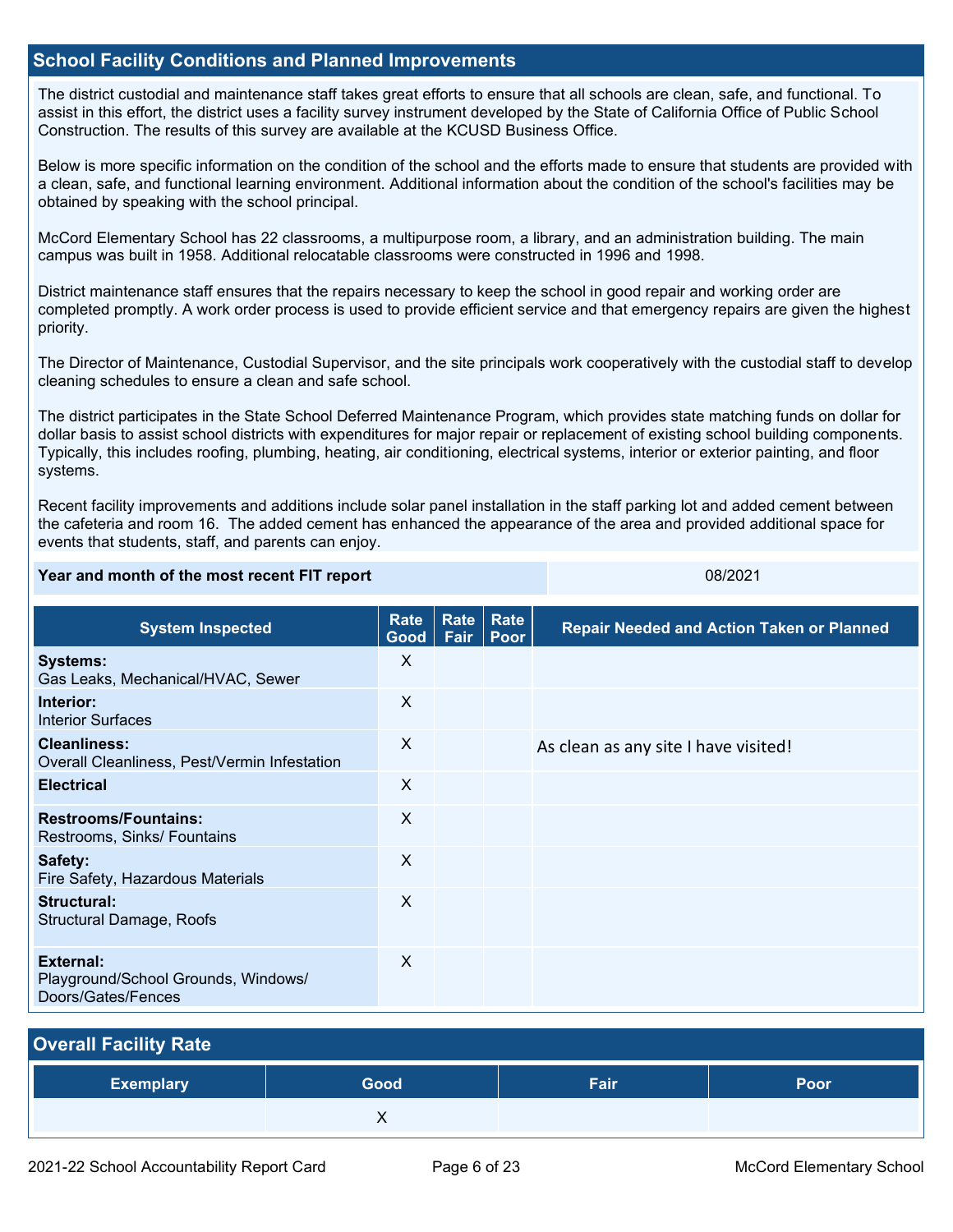## **B. Pupil Outcomes State Priority: Pupil Achievement**

The SARC provides the following information relevant to the State priority: Pupil Achievement (Priority 4):

#### **Statewide Assessments**

(i.e., California Assessment of Student Performance and Progress [CAASPP] System includes the Smarter Balanced Summative Assessments for students in the general education population and the California Alternate Assessments [CAAs] for English language arts/literacy [ELA] and mathematics given in grades three through eight and grade eleven. Only eligible students may participate in the administration of the CAAs. CAAs items are aligned with alternate achievement standards, which are linked with the Common Core State Standards [CCSS] for students with the most significant cognitive disabilities).

The CAASPP System encompasses the following assessments and student participation requirements:

- 1. **Smarter Balanced Summative Assessments and CAAs for ELA** in grades three through eight and grade eleven.
- 2. **Smarter Balanced Summative Assessments and CAAs for mathematics** in grades three through eight and grade eleven.
- 3. **California Science Test (CAST) and CAAs for Science** in grades five, eight, and once in high school (i.e., grade ten, eleven, or twelve).

#### **SARC Reporting in the 2020-2021 School Year Only**

Where the most viable option, LEAs were required to administer the statewide summative assessment in ELA and mathematics. Where a statewide summative assessment was not the most viable option for the LEA (or for one or more gradelevel[s] within the LEA) due to the pandemic, LEAs were allowed to report results from a different assessment that met the criteria established by the State Board of Education (SBE) on March 16, 2021. The assessments were required to be:

- Aligned with CA CCSS for ELA and mathematics;
- Available to students in grades 3 through 8, and grade 11; and
- Uniformly administered across a grade, grade span, school, or district to all eligible students.

#### **Options**

Note that the CAAs could only be administered in-person following health and safety requirements. If it was not viable for the LEA to administer the CAAs in person with health and safety guidelines in place, the LEA was directed to not administer the tests. There were no other assessment options available for the CAAs. Schools administered the Smarter Balanced Summative Assessments for ELA and mathematics, other assessments that meet the SBE criteria, or a combination of both, and they could only choose one of the following:

- Smarter Balanced ELA and mathematics summative assessments;
- Other assessments meeting the SBE criteria; or
- Combination of Smarter Balanced ELA and mathematics summative assessments and other assessments.

The percentage of students who have successfully completed courses that satisfy the requirements for entrance to the University of California and the California State University, or career technical education sequences or programs of study.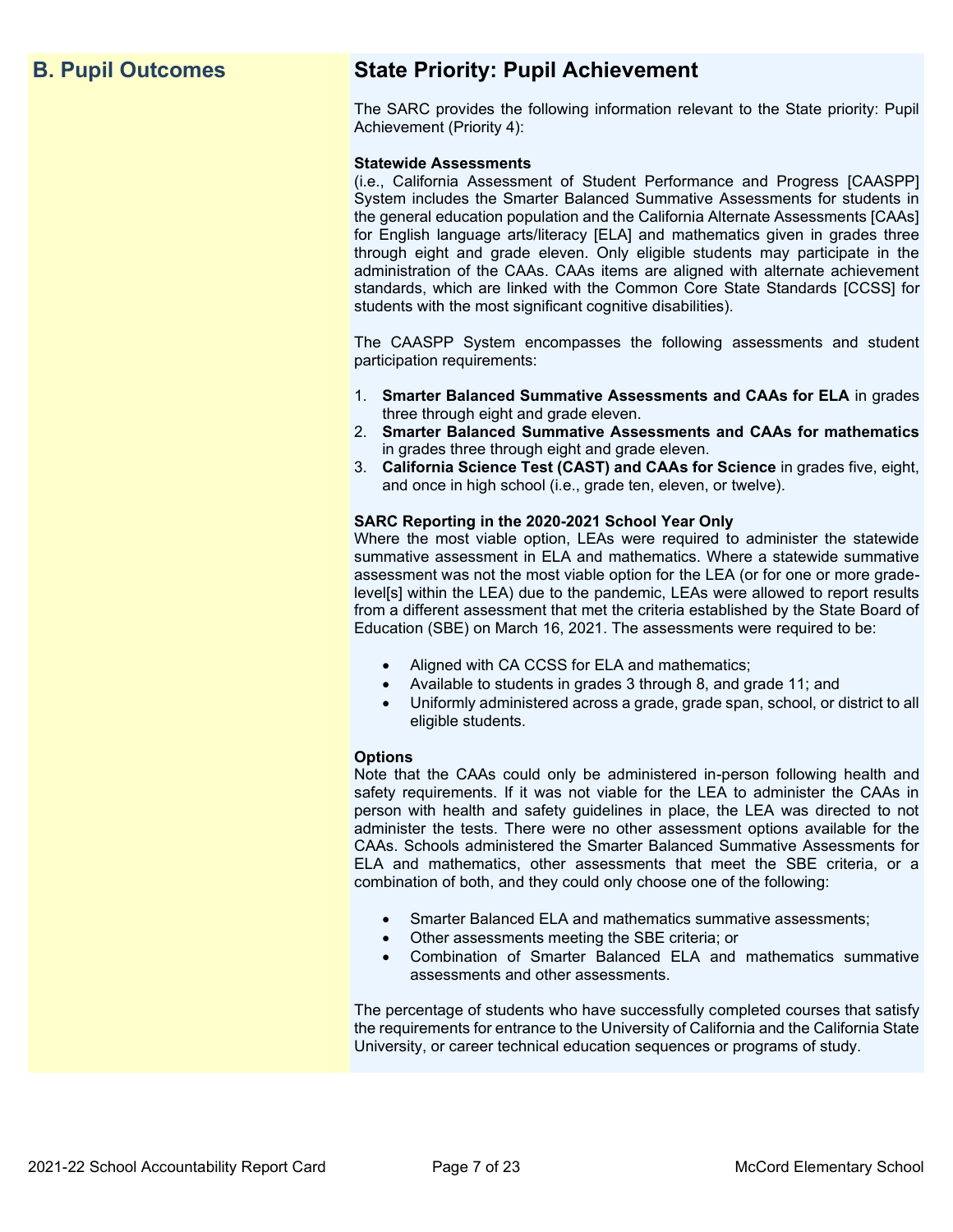## **Percentage of Students Meeting or Exceeding the State Standard on CAASPP**

This table displays CAASPP test results in ELA and mathematics for all students grades three through eight and grade eleven taking and completing a state-administered assessment.

The 2019-2020 data cells with N/A values indicate that the 2019-2020 data are not available due to the COVID-19 pandemic and resulting summative test suspension. The Executive Order N-30-20 was issued which waived the assessment, accountability, and reporting requirements for the 2019-2020 school year.

The 2020-2021 data cells have N/A values because these data are not comparable to other year data due to the COVID-19 pandemic during the 2020-2021 school year. Where the CAASPP assessments in ELA and/or mathematics is not the most viable option, the LEAs were allowed to administer local assessments. Therefore, the 2020-2021 data between school years for the school, district, state are not an accurate comparison. As such, it is inappropriate to compare results of the 2020-2021 school year to other school years.

| <b>Subject</b>                                                       | <b>School</b><br>2019-20 | <b>School</b><br>2020-21 | <b>District</b><br>2019-20 | <b>District</b><br>2020-21 | <b>State</b><br>2019-20 | <b>State</b><br>2020-21 |
|----------------------------------------------------------------------|--------------------------|--------------------------|----------------------------|----------------------------|-------------------------|-------------------------|
| <b>English Language Arts/Literacy</b><br>$\left($ grades 3-8 and 11) | N/A                      | N/A                      | N/A                        | N/A                        | N/A                     | N/A                     |
| <b>Mathematics</b><br>$($ grades 3-8 and 11 $)$                      | N/A                      | N/A                      | N/A                        | N/A                        | N/A                     | N/A                     |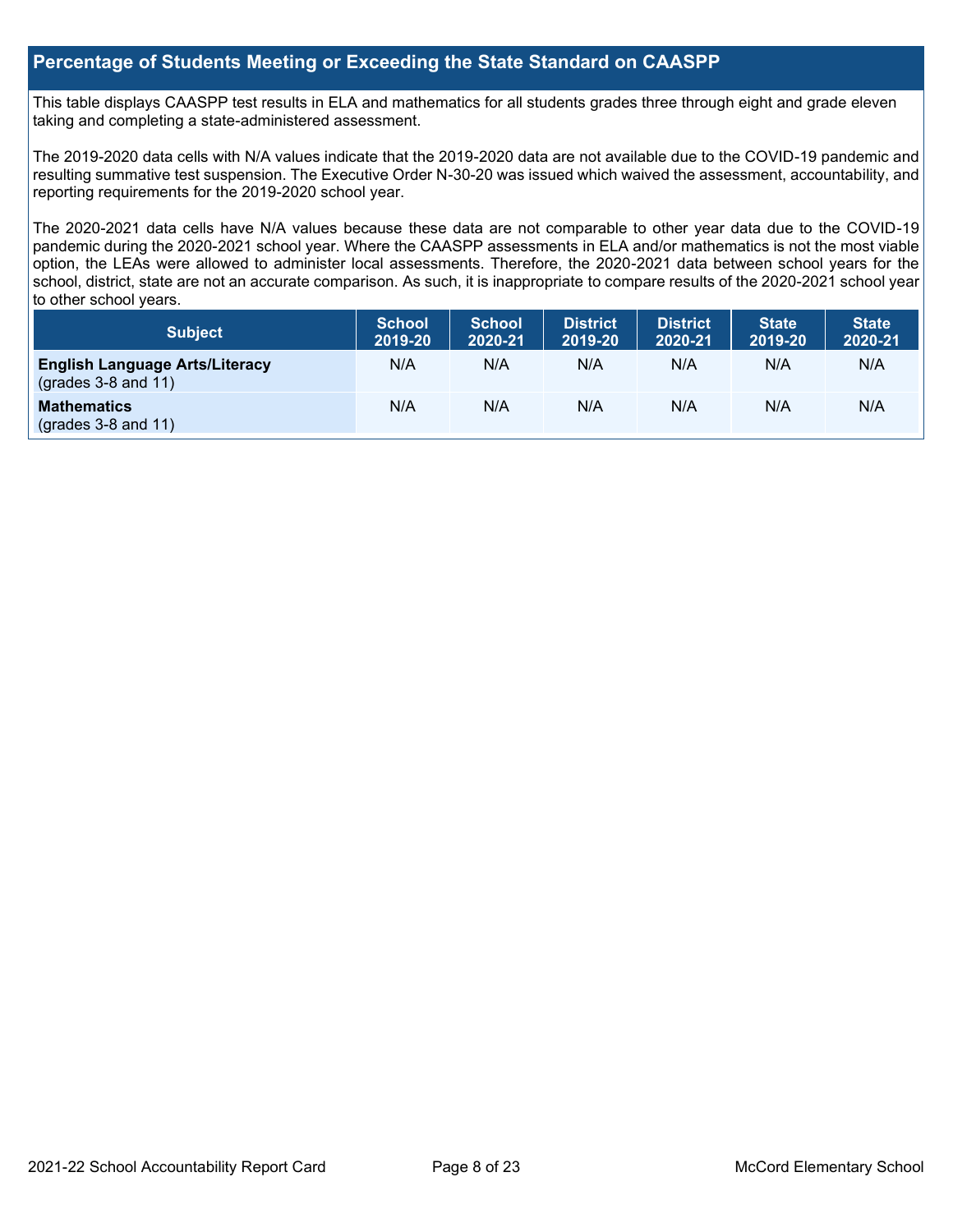## **2020-21 CAASPP Test Results in ELA by Student Group**

This table displays CAASPP test results in ELA by student group for students grades three through eight and grade eleven taking and completing a state-administered assessment. The CDE will populate this table for schools in cases where the school administered the CAASPP assessment. In cases where the school administered a local assessment instead of CAASPP, the CDE will populate this table with "NT" values, meaning this school did not test students using the CAASPP. See the local assessment(s) table for more information.

| <b>CAASPP</b><br><b>Student Groups</b>               | <b>CAASPP</b><br><b>Total</b><br><b>Enrollment</b> | <b>CAASPP</b><br><b>Number</b><br><b>Tested</b> | <b>CAASPP</b><br><b>Percent</b><br><b>Tested</b> | <b>CAASPP</b><br><b>Percent</b><br><b>Not Tested</b> | <b>CAASPP</b><br><b>Percent</b><br>Met or<br><b>Exceeded</b> |
|------------------------------------------------------|----------------------------------------------------|-------------------------------------------------|--------------------------------------------------|------------------------------------------------------|--------------------------------------------------------------|
| <b>All Students</b>                                  | 214                                                | 214                                             | 100                                              | $\mathbf{0}$                                         | 27.57                                                        |
| <b>Female</b>                                        | 101                                                | 101                                             | 100                                              | $\mathbf 0$                                          | 31.68                                                        |
| <b>Male</b>                                          | 113                                                | 113                                             | 100                                              | $\mathbf{0}$                                         | 23.89                                                        |
| American Indian or Alaska Native                     | $\qquad \qquad -$                                  | --                                              | --                                               | --                                                   | --                                                           |
| <b>Asian</b>                                         | $\Omega$                                           | $\mathbf 0$                                     | $\mathbf{0}$                                     | $\mathbf{0}$                                         | 0                                                            |
| <b>Black or African American</b>                     | $\Omega$                                           | $\mathbf 0$                                     | $\Omega$                                         | $\mathbf{0}$                                         | 0                                                            |
| <b>Filipino</b>                                      | $\mathbf 0$                                        | $\mathbf 0$                                     | $\Omega$                                         | $\mathbf{0}$                                         | 0                                                            |
| <b>Hispanic or Latino</b>                            | 208                                                | 208                                             | 100                                              | $\mathbf{0}$                                         | 28.37                                                        |
| Native Hawaiian or Pacific Islander                  | 0                                                  | $\mathbf 0$                                     | $\mathbf 0$                                      | $\mathbf 0$                                          | 0                                                            |
| <b>Two or More Races</b>                             | $\Omega$                                           | $\pmb{0}$                                       | $\Omega$                                         | $\mathbf{0}$                                         | 0                                                            |
| <b>White</b>                                         |                                                    | --                                              | --                                               | --                                                   | --                                                           |
| <b>English Learners</b>                              | 90                                                 | 90                                              | 100                                              | $\mathbf 0$                                          | 7.78                                                         |
| <b>Foster Youth</b>                                  | $\qquad \qquad -$                                  | $\overline{\phantom{a}}$                        | --                                               | $\hspace{0.05cm}$                                    | --                                                           |
| <b>Homeless</b>                                      | $\mathbf 0$                                        | $\pmb{0}$                                       | $\mathbf 0$                                      | $\mathbf 0$                                          | 0                                                            |
| <b>Military</b>                                      | $\Omega$                                           | $\mathbf 0$                                     | $\mathbf{0}$                                     | $\mathbf{0}$                                         | 0                                                            |
| <b>Socioeconomically Disadvantaged</b>               | 203                                                | 203                                             | 100                                              | $\mathbf{0}$                                         | 25.62                                                        |
| <b>Students Receiving Migrant Education Services</b> | 12                                                 | 12                                              | 100                                              | $\Omega$                                             | 25                                                           |
| <b>Students with Disabilities</b>                    | --                                                 | --                                              | --                                               | --                                                   | --                                                           |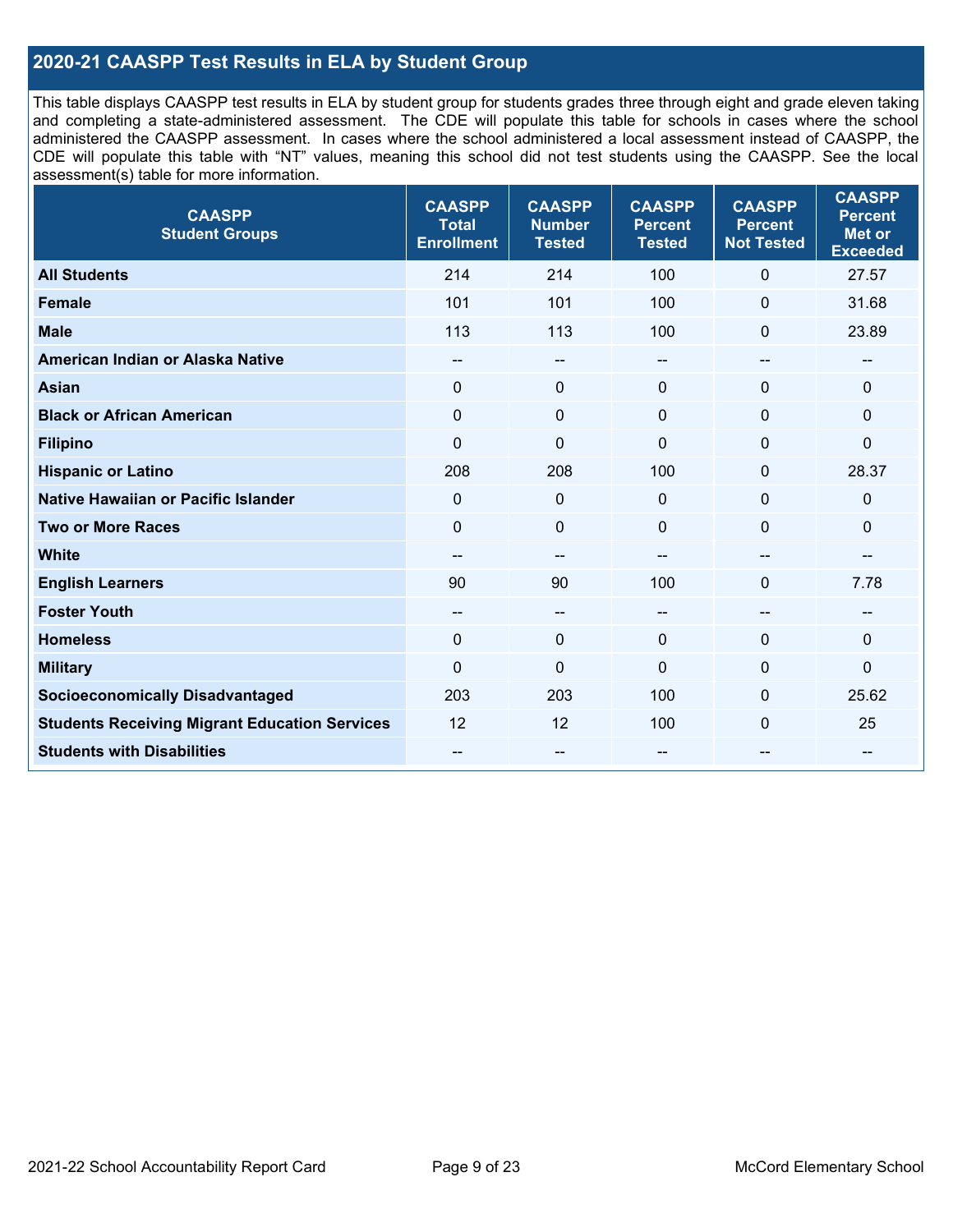## **2020-21 CAASPP Test Results in Math by Student Group**

This table displays CAASPP test results in Math by student group for students grades three through eight and grade eleven taking and completing a state-administered assessment. The CDE will populate this table for schools in cases where the school administered the CAASPP assessment. In cases where the school administered a local assessment instead of CAASPP, the CDE will populate this table with "NT" values, meaning this school did not test students using the CAASPP. See the local assessment(s) table for more information.

| <b>CAASPP</b><br><b>Student Groups</b>               | <b>CAASPP</b><br><b>Total</b><br><b>Enrollment</b> | <b>CAASPP</b><br><b>Number</b><br><b>Tested</b> | <b>CAASPP</b><br><b>Percent</b><br><b>Tested</b> | <b>CAASPP</b><br><b>Percent</b><br><b>Not Tested</b> | <b>CAASPP</b><br><b>Percent</b><br><b>Met or</b><br><b>Exceeded</b> |
|------------------------------------------------------|----------------------------------------------------|-------------------------------------------------|--------------------------------------------------|------------------------------------------------------|---------------------------------------------------------------------|
| <b>All Students</b>                                  | 214                                                | 214                                             | 100.00                                           | 0.00                                                 | 20.56                                                               |
| <b>Female</b>                                        | 101                                                | 101                                             | 100.00                                           | 0.00                                                 | 17.82                                                               |
| <b>Male</b>                                          | 113                                                | 113                                             | 100.00                                           | 0.00                                                 | 23.01                                                               |
| American Indian or Alaska Native                     | $\qquad \qquad -$                                  | --                                              | --                                               | --                                                   | $\hspace{0.05cm}$                                                   |
| <b>Asian</b>                                         | $\mathbf{0}$                                       | 0                                               | $\mathbf{0}$                                     | 0                                                    | $\mathbf 0$                                                         |
| <b>Black or African American</b>                     | $\mathbf{0}$                                       | $\Omega$                                        | $\mathbf 0$                                      | $\Omega$                                             | $\mathbf 0$                                                         |
| <b>Filipino</b>                                      | $\Omega$                                           | 0                                               | $\mathbf 0$                                      | $\mathbf{0}$                                         | $\mathbf 0$                                                         |
| <b>Hispanic or Latino</b>                            | 208                                                | 208                                             | 100.00                                           | 0.00                                                 | 21.15                                                               |
| <b>Native Hawaiian or Pacific Islander</b>           | $\Omega$                                           | 0                                               | $\mathbf 0$                                      | 0                                                    | 0                                                                   |
| <b>Two or More Races</b>                             | $\mathbf 0$                                        | 0                                               | $\mathbf 0$                                      | 0                                                    | $\pmb{0}$                                                           |
| <b>White</b>                                         | --                                                 | $\hspace{0.05cm}$ – $\hspace{0.05cm}$           |                                                  | $\overline{a}$                                       | $\hspace{0.05cm}$ – $\hspace{0.05cm}$                               |
| <b>English Learners</b>                              | 90                                                 | 90                                              | 100.00                                           | 0.00                                                 | 7.78                                                                |
| <b>Foster Youth</b>                                  | --                                                 | --                                              | --                                               | --                                                   | --                                                                  |
| <b>Homeless</b>                                      | $\mathbf{0}$                                       | $\mathbf 0$                                     | $\Omega$                                         | $\Omega$                                             | $\mathbf 0$                                                         |
| <b>Military</b>                                      | $\overline{0}$                                     | 0                                               | $\mathbf 0$                                      | $\overline{0}$                                       | $\mathbf 0$                                                         |
| <b>Socioeconomically Disadvantaged</b>               | 203                                                | 203                                             | 100.00                                           | 0.00                                                 | 19.21                                                               |
| <b>Students Receiving Migrant Education Services</b> | 12                                                 | 12                                              | 100.00                                           | 0.00                                                 | 33.33                                                               |
| <b>Students with Disabilities</b>                    |                                                    | --                                              |                                                  |                                                      |                                                                     |

## **2020-21 Local Assessment Test Results in ELA by Student Group**

This table displays Local Assessment test results in ELA by student group for students grades three through eight and grade eleven. LEAs/schools will populate this table for schools in cases where the school administered a local assessment. In cases where the school administered the CAASPP assessment, LEAs/schools will populate this table with "N/A" values in all cells, meaning this table is Not Applicable for this school.

| N/A<br><b>Student Groups</b>     | N/A<br><b>Total</b><br><b>Enrollment</b> | N/A<br><b>Number</b><br><b>Tested</b> | N/A<br><b>Percent</b><br><b>Tested</b> | N/A<br><b>Percent</b><br><b>Not Tested</b> | N/A<br><b>Percent</b><br><b>At or Above</b><br><b>Grade Level</b> |
|----------------------------------|------------------------------------------|---------------------------------------|----------------------------------------|--------------------------------------------|-------------------------------------------------------------------|
| <b>All Students</b>              | N/A                                      | N/A                                   | N/A                                    | N/A                                        | N/A                                                               |
| <b>Female</b>                    | N/A                                      | N/A                                   | N/A                                    | N/A                                        | N/A                                                               |
| <b>Male</b>                      | N/A                                      | N/A                                   | N/A                                    | N/A                                        | N/A                                                               |
| American Indian or Alaska Native | N/A                                      | N/A                                   | N/A                                    | N/A                                        | N/A                                                               |
| <b>Asian</b>                     | N/A                                      | N/A                                   | N/A                                    | N/A                                        | N/A                                                               |

2021-22 School Accountability Report Card **Page 10 of 23** McCord Elementary School **Page 10** of 23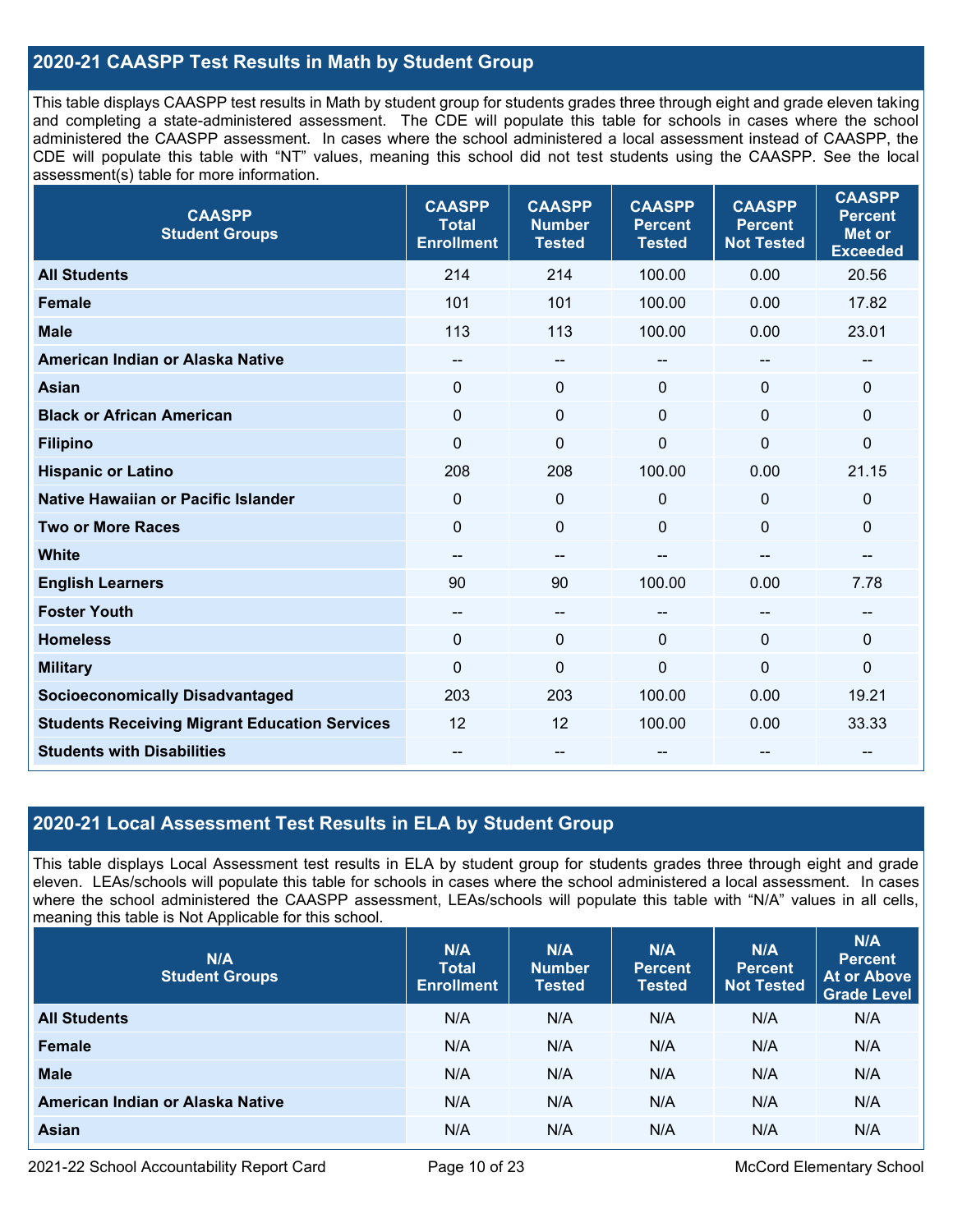| <b>Black or African American</b>                                                           | N/A | N/A | N/A | N/A | N/A |
|--------------------------------------------------------------------------------------------|-----|-----|-----|-----|-----|
| <b>Filipino</b>                                                                            | N/A | N/A | N/A | N/A | N/A |
| <b>Hispanic or Latino</b>                                                                  | N/A | N/A | N/A | N/A | N/A |
| Native Hawaiian or Pacific Islander                                                        | N/A | N/A | N/A | N/A | N/A |
| <b>Two or More Races</b>                                                                   | N/A | N/A | N/A | N/A | N/A |
| <b>White</b>                                                                               | N/A | N/A | N/A | N/A | N/A |
| <b>English Learners</b>                                                                    | N/A | N/A | N/A | N/A | N/A |
| <b>Foster Youth</b>                                                                        | N/A | N/A | N/A | N/A | N/A |
| <b>Homeless</b>                                                                            | N/A | N/A | N/A | N/A | N/A |
| <b>Military</b>                                                                            | N/A | N/A | N/A | N/A | N/A |
| <b>Socioeconomically Disadvantaged</b>                                                     | N/A | N/A | N/A | N/A | N/A |
| <b>Students Receiving Migrant Education Services</b>                                       | N/A | N/A | N/A | N/A | N/A |
| <b>Students with Disabilities</b>                                                          | N/A | N/A | N/A | N/A | N/A |
| *At or above the grade-level standard in the context of the local assessment administered. |     |     |     |     |     |

## **2020-21 Local Assessment Test Results in Math by Student Group**

This table displays Local Assessment test results in Math by student group for students grades three through eight and grade eleven. LEAs/schools will populate this table for schools in cases where the school administered a local assessment. In cases where the school administered the CAASPP assessment, LEAs/schools will populate this table with "N/A" values in all cells, meaning this table is Not Applicable for this school.

| N/A<br><b>Student Groups</b>                         | N/A<br><b>Total</b><br><b>Enrollment</b> | N/A<br><b>Number</b><br><b>Tested</b> | N/A<br><b>Percent</b><br><b>Tested</b> | N/A<br><b>Percent</b><br><b>Not Tested</b> | N/A<br><b>Percent</b><br><b>At or Above</b><br><b>Grade Level</b> |
|------------------------------------------------------|------------------------------------------|---------------------------------------|----------------------------------------|--------------------------------------------|-------------------------------------------------------------------|
| <b>All Students</b>                                  | N/A                                      | N/A                                   | N/A                                    | N/A                                        | N/A                                                               |
| <b>Female</b>                                        | N/A                                      | N/A                                   | N/A                                    | N/A                                        | N/A                                                               |
| <b>Male</b>                                          | N/A                                      | N/A                                   | N/A                                    | N/A                                        | N/A                                                               |
| American Indian or Alaska Native                     | N/A                                      | N/A                                   | N/A                                    | N/A                                        | N/A                                                               |
| <b>Asian</b>                                         | N/A                                      | N/A                                   | N/A                                    | N/A                                        | N/A                                                               |
| <b>Black or African American</b>                     | N/A                                      | N/A                                   | N/A                                    | N/A                                        | N/A                                                               |
| <b>Filipino</b>                                      | N/A                                      | N/A                                   | N/A                                    | N/A                                        | N/A                                                               |
| <b>Hispanic or Latino</b>                            | N/A                                      | N/A                                   | N/A                                    | N/A                                        | N/A                                                               |
| Native Hawaiian or Pacific Islander                  | N/A                                      | N/A                                   | N/A                                    | N/A                                        | N/A                                                               |
| <b>Two or More Races</b>                             | N/A                                      | N/A                                   | N/A                                    | N/A                                        | N/A                                                               |
| <b>White</b>                                         | N/A                                      | N/A                                   | N/A                                    | N/A                                        | N/A                                                               |
| <b>English Learners</b>                              | N/A                                      | N/A                                   | N/A                                    | N/A                                        | N/A                                                               |
| <b>Foster Youth</b>                                  | N/A                                      | N/A                                   | N/A                                    | N/A                                        | N/A                                                               |
| <b>Homeless</b>                                      | N/A                                      | N/A                                   | N/A                                    | N/A                                        | N/A                                                               |
| <b>Military</b>                                      | N/A                                      | N/A                                   | N/A                                    | N/A                                        | N/A                                                               |
| <b>Socioeconomically Disadvantaged</b>               | N/A                                      | N/A                                   | N/A                                    | N/A                                        | N/A                                                               |
| <b>Students Receiving Migrant Education Services</b> | N/A                                      | N/A                                   | N/A                                    | N/A                                        | N/A                                                               |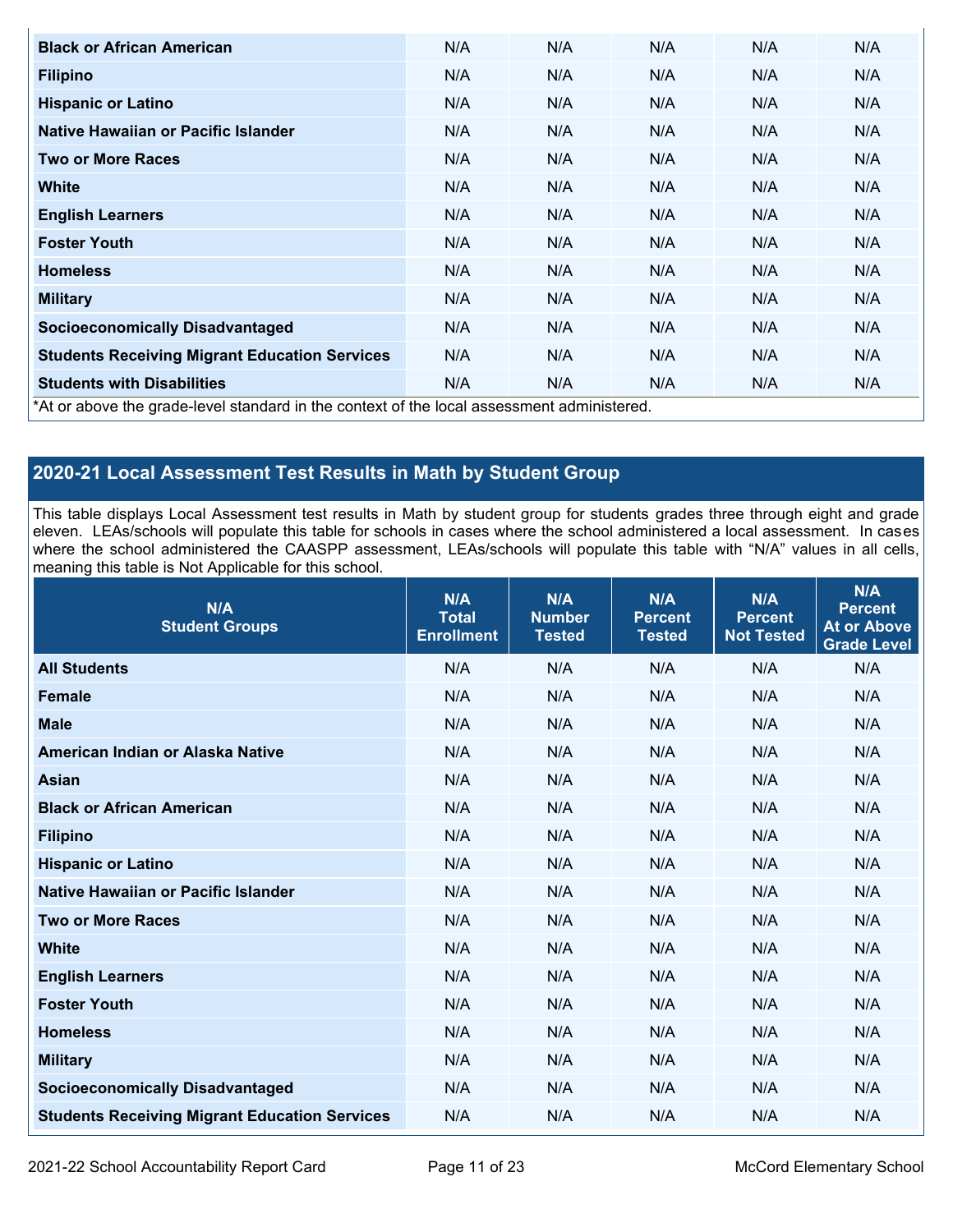| <b>Students with Disabilities</b>                                                           | N/A | N/A | N/A | N/A | N/A |  |  |
|---------------------------------------------------------------------------------------------|-----|-----|-----|-----|-----|--|--|
| *At as above the escale level standard in the context of the local accordinate admissioned. |     |     |     |     |     |  |  |

\*At or above the grade-level standard in the context of the local assessment administered.

## **CAASPP Test Results in Science for All Students**

This table displays the percentage of all students grades five, eight, and High School meeting or exceeding the State Standard.

The 2019-2020 data cells with N/A values indicate that the 2019-2020 data are not available due to the COVID-19 pandemic and resulting summative testing suspension. The Executive Order N-30-20 was issued which waived the assessment, accountability, and reporting requirements for the 2019-2020 school year.

For any 2020-2021 data cells with N/T values indicate that this school did not test students using the CAASPP Science.

| <b>Subject</b>                | <b>School</b><br>2019-20 | <b>School</b><br>2020-21 | <b>District</b><br>12019-20 | District<br>2020-21 | <b>State</b><br>2019-20 | <b>State</b><br>2020-21 |
|-------------------------------|--------------------------|--------------------------|-----------------------------|---------------------|-------------------------|-------------------------|
| <b>Science</b>                | N/A                      | ΝT                       | N/A                         | NT                  | N/A                     | 28.72                   |
| (grades 5, 8 and high school) |                          |                          |                             |                     |                         |                         |

## **2020-21 CAASPP Test Results in Science by Student Group**

This table displays CAASPP test results in Science by student group for students grades five, eight, and High School. For any data cells with N/T values indicate that this school did not test students using the CAASPP Science.

| <b>Student Group</b>                                 | <b>Total</b><br><b>Enrollment</b>     | <b>Number</b><br><b>Tested</b> | <b>Percent</b><br><b>Tested</b> | <b>Percent</b><br><b>Not Tested</b> | <b>Percent</b><br><b>Met or</b><br><b>Exceeded</b> |
|------------------------------------------------------|---------------------------------------|--------------------------------|---------------------------------|-------------------------------------|----------------------------------------------------|
| <b>All Students</b>                                  | 64                                    | <b>NT</b>                      | <b>NT</b>                       | <b>NT</b>                           | <b>NT</b>                                          |
| <b>Female</b>                                        | 31                                    | <b>NT</b>                      | <b>NT</b>                       | <b>NT</b>                           | <b>NT</b>                                          |
| <b>Male</b>                                          | 33                                    | <b>NT</b>                      | <b>NT</b>                       | <b>NT</b>                           | <b>NT</b>                                          |
| American Indian or Alaska Native                     | $\mathbf 0$                           | $\mathbf 0$                    | $\mathbf 0$                     | $\mathbf 0$                         | $\mathbf{0}$                                       |
| <b>Asian</b>                                         | $\mathbf 0$                           | $\mathbf 0$                    | $\mathbf 0$                     | $\mathbf 0$                         | $\mathbf{0}$                                       |
| <b>Black or African American</b>                     | 0                                     | 0                              | $\mathbf 0$                     | 0                                   | $\mathbf 0$                                        |
| <b>Filipino</b>                                      | $\Omega$                              | $\mathbf 0$                    | $\Omega$                        | $\mathbf{0}$                        | $\mathbf{0}$                                       |
| <b>Hispanic or Latino</b>                            | 62                                    | <b>NT</b>                      | <b>NT</b>                       | <b>NT</b>                           | <b>NT</b>                                          |
| <b>Native Hawaiian or Pacific Islander</b>           | $\Omega$                              | $\mathbf 0$                    | $\mathbf{0}$                    | $\mathbf 0$                         | $\mathbf 0$                                        |
| <b>Two or More Races</b>                             | $\mathbf 0$                           | $\mathbf 0$                    | $\mathbf{0}$                    | $\mathbf{0}$                        | $\mathbf{0}$                                       |
| <b>White</b>                                         | $\hspace{0.05cm}$ – $\hspace{0.05cm}$ | <b>NT</b>                      | <b>NT</b>                       | <b>NT</b>                           | <b>NT</b>                                          |
| <b>English Learners</b>                              | 18                                    | <b>NT</b>                      | <b>NT</b>                       | <b>NT</b>                           | <b>NT</b>                                          |
| <b>Foster Youth</b>                                  | 0                                     | $\pmb{0}$                      | $\bf 0$                         | $\mathbf 0$                         | $\mathbf 0$                                        |
| <b>Homeless</b>                                      | $\mathbf 0$                           | $\mathbf 0$                    | $\mathbf 0$                     | $\Omega$                            | $\mathbf 0$                                        |
| <b>Military</b>                                      | 0                                     | $\mathbf 0$                    | $\Omega$                        | $\mathbf{0}$                        | $\mathbf{0}$                                       |
| <b>Socioeconomically Disadvantaged</b>               | 60                                    | <b>NT</b>                      | <b>NT</b>                       | <b>NT</b>                           | <b>NT</b>                                          |
| <b>Students Receiving Migrant Education Services</b> | 0                                     | $\mathbf 0$                    | $\mathbf{0}$                    | $\mathbf{0}$                        | $\mathbf{0}$                                       |
| <b>Students with Disabilities</b>                    | --                                    | <b>NT</b>                      | <b>NT</b>                       | <b>NT</b>                           | <b>NT</b>                                          |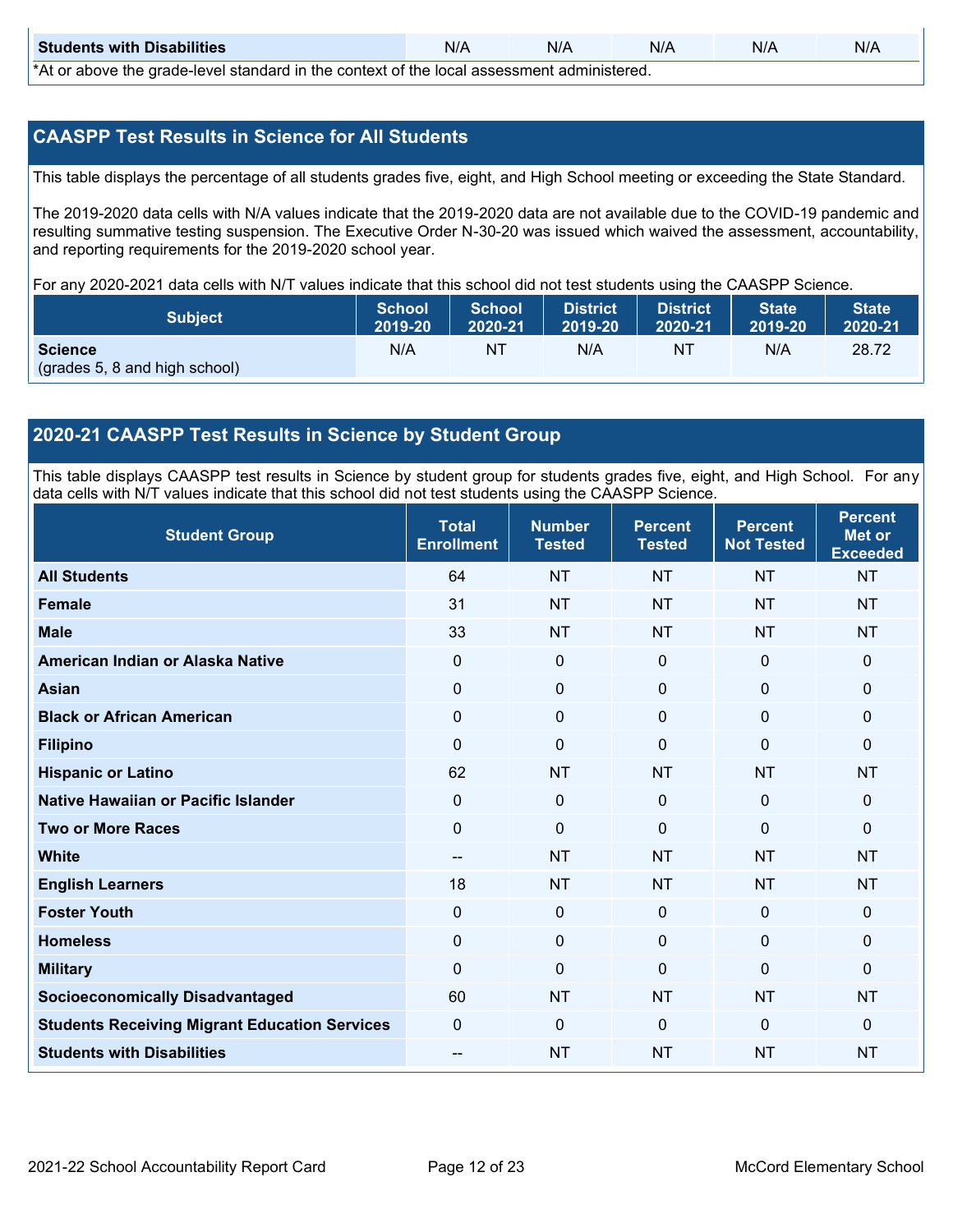## **B. Pupil Outcomes State Priority: Other Pupil Outcomes**

The SARC provides the following information relevant to the State priority: Other Pupil Outcomes (Priority 8): Pupil outcomes in the subject area of physical education.

## **2020-21 California Physical Fitness Test Results**

Due to the COVID-19 crisis, the Physical Fitness Test was suspended during the 2020-2021 school year and therefore no data are reported and each cell in this table is populated with "N/A."

| <b>Grade Level</b> | <b>Four of Six Fitness Standards</b> | <b>Five of Six Fitness Standards</b> | Percentage of Students Meeting   Percentage of Students Meeting   Percentage of Students Meeting  <br><b>Six of Six Fitness Standards</b> |
|--------------------|--------------------------------------|--------------------------------------|-------------------------------------------------------------------------------------------------------------------------------------------|
| Grade 5            | N/A                                  | N/A                                  | N/A                                                                                                                                       |
| Grade 7            | N/A                                  | N/A                                  | N/A                                                                                                                                       |
| Grade 9            | N/A                                  | N/A                                  | N/A                                                                                                                                       |

## **C. Engagement State Priority: Parental Involvement**

The SARC provides the following information relevant to the State priority: Parental Involvement (Priority 3): Efforts the school district makes to seek parent input in making decisions regarding the school district and at each school site.

### **2021-22 Opportunities for Parental Involvement**

Parent involvement and communication are essential to our school success. McCord Elementary School continually strives to involve parents by exchanging information that helps parents understand and support school programs and by providing opportunities for parent participation in school activities.

Under regular circumstances, McCord provides numerous and varied opportunities for parent involvement. Parents may serve on advisory committees, including the Parent Teacher Club (PTC), English Learners Advisory Council (ELAC), District English Learners Advisory Council (DELAC), District Advisory Council (DAC), and School Site Council (SSC). Parents also have the opportunity to participate in the following, Family Latino Literacy Project, Puente a Tecnologia, and ELA & Math Parent Nights.

Our annual Community Winter Program event is enjoyed in December.

Home and school communication is enhanced through notices, parent/teacher conferences, the student/parent handbook, the school website, student report cards, the school marquee, ParentSquare, and other regular communication activities. Translation into Spanish is regularly provided.

Parents who would like more information on how to become involved may contact our office at (559) 305-7250.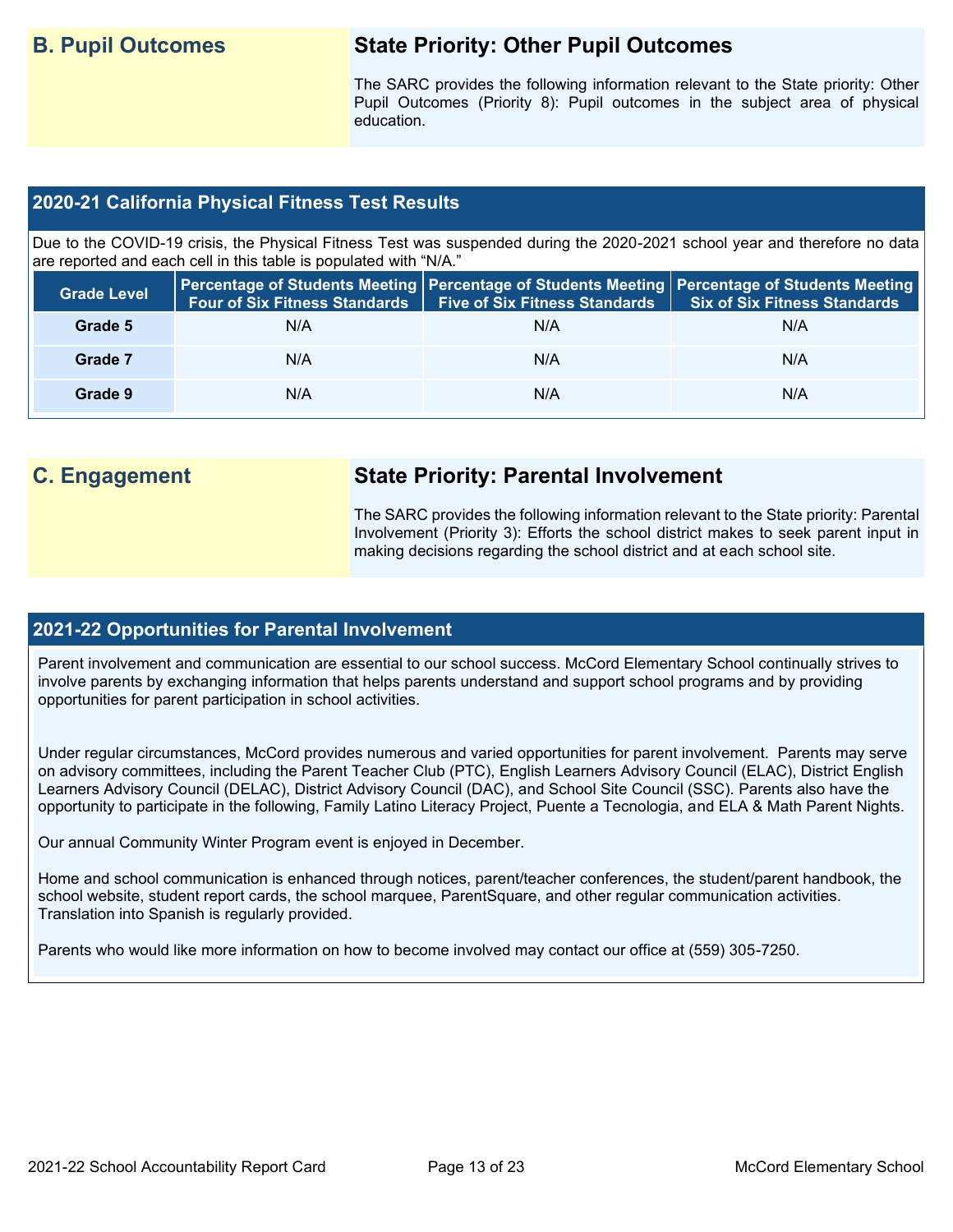## **2020-21 Chronic Absenteeism by Student Group**

| <b>Student Group</b>                                 | <b>Cumulative</b><br><b>Enrollment</b> | <b>Chronic</b><br><b>Absenteeism</b><br><b>Eligible Enrollment</b> | <b>Chronic</b><br><b>Absenteeism</b><br><b>Count</b> | <b>Chronic</b><br><b>Absenteeism</b><br><b>Rate</b> |
|------------------------------------------------------|----------------------------------------|--------------------------------------------------------------------|------------------------------------------------------|-----------------------------------------------------|
| <b>All Students</b>                                  | 451                                    | 441                                                                | 132                                                  | 29.9                                                |
| <b>Female</b>                                        | 223                                    | 218                                                                | 53                                                   | 24.3                                                |
| <b>Male</b>                                          | 228                                    | 223                                                                | 79                                                   | 35.4                                                |
| American Indian or Alaska Native                     | 3                                      | $\mathbf 1$                                                        | $\mathbf{0}$                                         | 0.0                                                 |
| <b>Asian</b>                                         | 0                                      | $\Omega$                                                           | $\mathbf 0$                                          | 0.0                                                 |
| <b>Black or African American</b>                     | $\Omega$                               | $\mathbf{0}$                                                       | $\mathbf{0}$                                         | 0.0                                                 |
| <b>Filipino</b>                                      | 0                                      | $\mathbf 0$                                                        | $\mathbf{0}$                                         | 0.0                                                 |
| <b>Hispanic or Latino</b>                            | 439                                    | 431                                                                | 128                                                  | 29.7                                                |
| Native Hawaiian or Pacific Islander                  | 0                                      | $\mathbf 0$                                                        | $\mathbf 0$                                          | 0.0                                                 |
| <b>Two or More Races</b>                             | $\Omega$                               | $\mathbf{0}$                                                       | $\mathbf{0}$                                         | 0.0                                                 |
| <b>White</b>                                         | 9                                      | 9                                                                  | 4                                                    | 44.4                                                |
| <b>English Learners</b>                              | 211                                    | 208                                                                | 61                                                   | 29.3                                                |
| <b>Foster Youth</b>                                  | $\overline{2}$                         | $\overline{2}$                                                     | 1                                                    | 50.0                                                |
| <b>Homeless</b>                                      | 0                                      | $\mathbf 0$                                                        | $\Omega$                                             | 0.0                                                 |
| <b>Socioeconomically Disadvantaged</b>               | 425                                    | 418                                                                | 127                                                  | 30.4                                                |
| <b>Students Receiving Migrant Education Services</b> | 23                                     | 23                                                                 | 5                                                    | 21.7                                                |
| <b>Students with Disabilities</b>                    | 21                                     | 19                                                                 | 5                                                    | 26.3                                                |

# **C. Engagement State Priority: School Climate**

The SARC provides the following information relevant to the State priority: School Climate (Priority 6):

- Pupil suspension rates;
- Pupil expulsion rates; and
- Other local measures on the sense of safety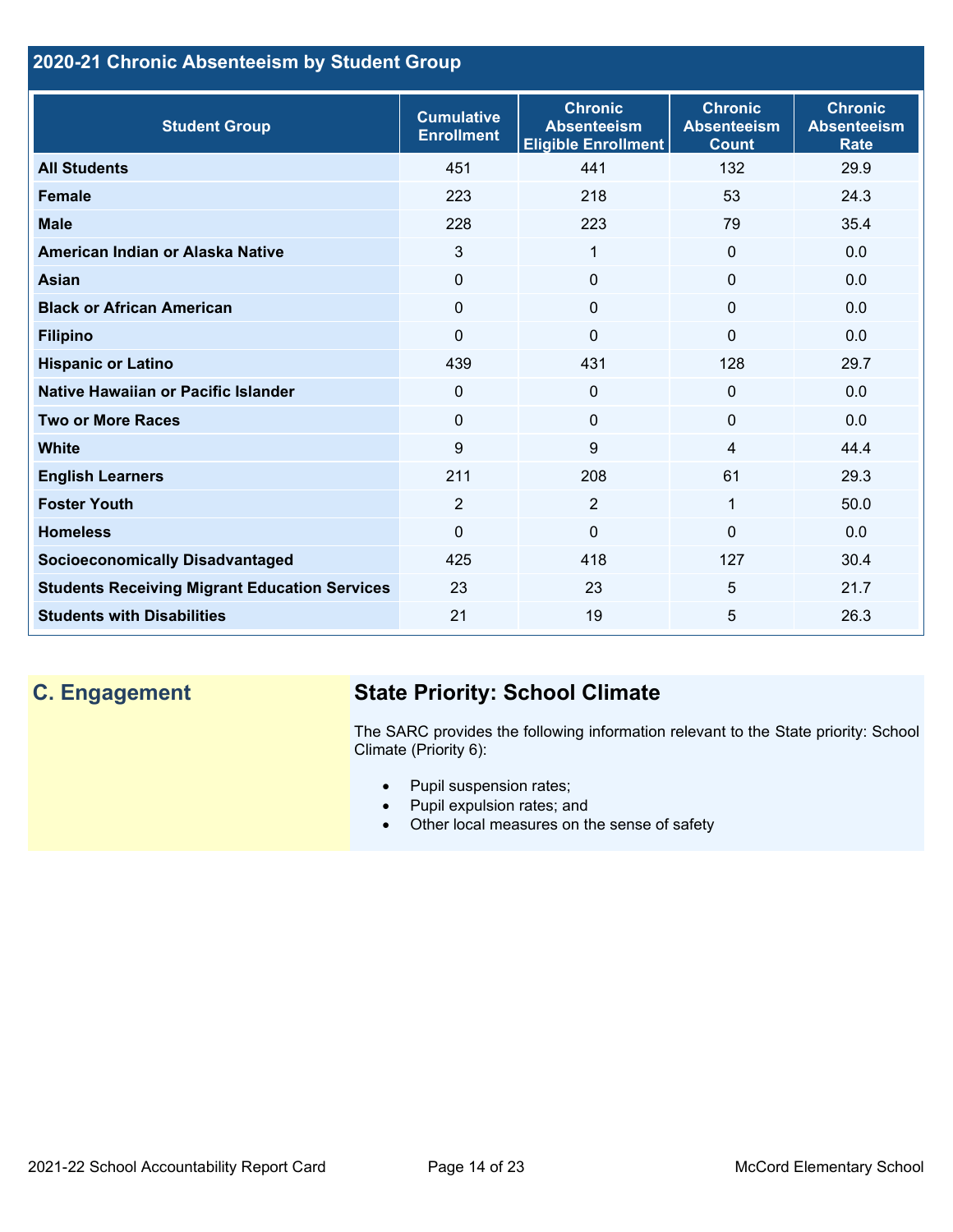## **Suspensions and Expulsions**

This table displays suspensions and expulsions data collected between July through June, each full school year respectively. Data collected during the 2020-21 school year may not be comparable to earlier years of this collection due to differences in learning mode instruction in response to the COVID-19 pandemic.

| <b>Subject</b>     | <b>School</b><br>2018-19 | <b>School</b><br>2020-21 | <b>District</b><br>2018-19 | <b>District</b><br>2020-21 | <b>State</b><br>2018-19 | <b>State</b><br>2020-21 |
|--------------------|--------------------------|--------------------------|----------------------------|----------------------------|-------------------------|-------------------------|
| <b>Suspensions</b> | 1.21                     | 0.00                     | 3.08                       | 0.53                       | 3.47                    | 0.20                    |
| <b>Expulsions</b>  | 0.00                     | 0.00                     | 0.02                       | 0.00                       | 0.08                    | 0.00                    |

This table displays suspensions and expulsions data collected between July through February, partial school year due to the COVID-19 pandemic. The 2019-2020 suspensions and expulsions rate data are not comparable to other year data because the 2019-2020 school year is a partial school year due to the COVID-19 crisis. As such, it would be inappropriate to make any comparisons in rates of suspensions and expulsions in the 2019-2020 school year compared to other school years.

| <b>Subject</b>     | <b>School</b><br>2019-20 | <b>District</b><br>2019-20 | <b>State</b><br>2019-20 |
|--------------------|--------------------------|----------------------------|-------------------------|
| <b>Suspensions</b> | 0.21                     | 2.38                       | 2.45                    |
| <b>Expulsions</b>  | 0.00                     | 0.00                       | 0.05                    |

## **2020-21 Suspensions and Expulsions by Student Group**

| <b>Student Group</b>                                 | <b>Suspensions Rate</b> | <b>Expulsions Rate</b> |
|------------------------------------------------------|-------------------------|------------------------|
| <b>All Students</b>                                  | 0.00                    | 0.00                   |
| <b>Female</b>                                        | 0.00                    | 0.00                   |
| <b>Male</b>                                          | 0.00                    | 0.00                   |
| American Indian or Alaska Native                     | 0.00                    | 0.00                   |
| <b>Asian</b>                                         | 0.00                    | 0.00                   |
| <b>Black or African American</b>                     | 0.00                    | 0.00                   |
| <b>Filipino</b>                                      | 0.00                    | 0.00                   |
| <b>Hispanic or Latino</b>                            | 0.00                    | 0.00                   |
| Native Hawaiian or Pacific Islander                  | 0.00                    | 0.00                   |
| <b>Two or More Races</b>                             | 0.00                    | 0.00                   |
| <b>White</b>                                         | 0.00                    | 0.00                   |
| <b>English Learners</b>                              | 0.00                    | 0.00                   |
| <b>Foster Youth</b>                                  | 0.00                    | 0.00                   |
| <b>Homeless</b>                                      | 0.00                    | 0.00                   |
| <b>Socioeconomically Disadvantaged</b>               | 0.00                    | 0.00                   |
| <b>Students Receiving Migrant Education Services</b> | 0.00                    | 0.00                   |
| <b>Students with Disabilities</b>                    | 0.00                    | 0.00                   |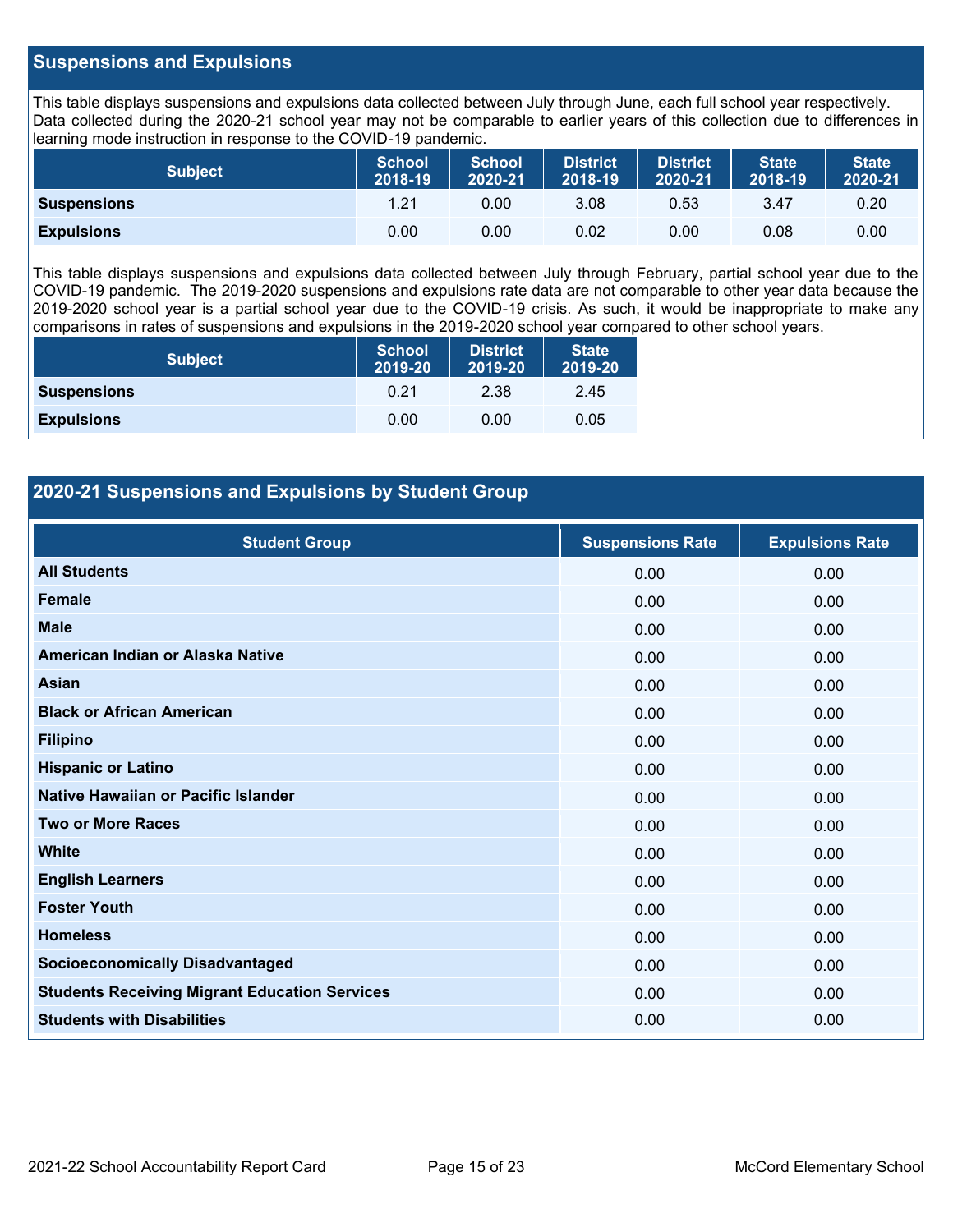### **2021-22 School Safety Plan**

The safety of students and staff is a primary concern of McCord Elementary School. The campus is monitored by assigned staff before, during, and after school. All visitors must sign in at the office and wear appropriate identification while on campus. The comprehensive school safety plan is designed to assist in preparing for emergencies, managing emergency response efforts, and maintaining a safe school environment. The plan requires the identification of security needs, development of prevention and intervention techniques, evaluation of physical facilities, and communication with staff and students. McCord School has a total of six surveillance cameras around campus. Components of the plan include child abuse reporting procedures, procedures for teacher notification of dangerous pupils, disaster response procedures, procedures for safe ingress and egress from school, sexual harassment policies, and suspension and expulsion policies. The safety plan is reviewed annually, updated as needed, and fully compliant with federal and state regulations. A copy of the plan is on file with the Orange Cove Police Department. The plan was last reviewed/updated on 10-28-21, and last shared and discussed with staff on 10-27-21. The school's disaster preparedness plan includes steps for ensuring the safety of students and staff during a disaster. Emergency preparedness drills are regularly conducted, and the school staff is appropriately trained.

## **D. Other SARC Information Information Required in the SARC**

The information in this section is required to be in the SARC but is not included in the state priorities for LCFF.

## **2018-19 Elementary Average Class Size and Class Size Distribution**

This table displays the 2018-19 average class size and class size distribution. The columns titled "Number of Classes" indicates how many classes fall into each size category (a range of total students per class). The "Other" category is for multigrade level classes.

| <b>Grade Level</b> | <b>Average</b><br><b>Class Size</b> | <b>1-20 Students</b> | Number of Classes with   Number of Classes with   Number of Classes with<br>21-32 Students | 33+ Students |
|--------------------|-------------------------------------|----------------------|--------------------------------------------------------------------------------------------|--------------|
| Κ                  | 26                                  |                      |                                                                                            |              |
|                    | 26                                  |                      | 3                                                                                          |              |
|                    | 25                                  |                      | 3                                                                                          |              |
|                    | 26                                  |                      | 3                                                                                          |              |
|                    | 32                                  |                      | ⌒                                                                                          |              |
| 5                  | 26                                  |                      | 3                                                                                          |              |
|                    |                                     |                      |                                                                                            |              |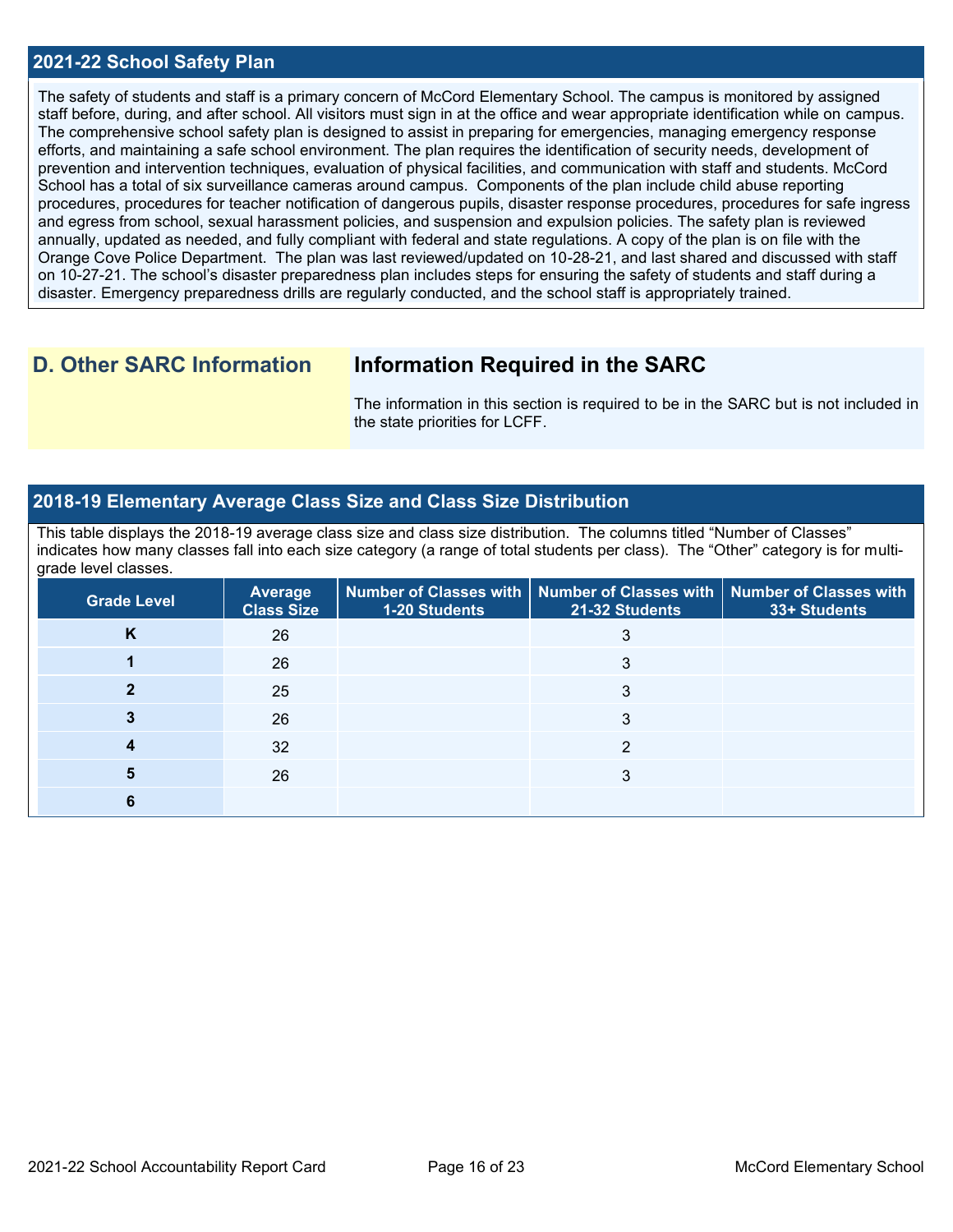## **2019-20 Elementary Average Class Size and Class Size Distribution**

This table displays the 2019-20 average class size and class size distribution. The columns titled "Number of Classes" indicates how many classes fall into each size category (a range of total students per class). The "Other" category is for multi-grade level classes.

| <b>Grade Level</b> | <b>Average</b><br><b>Class Size</b> | 1-20 Students | Number of Classes with   Number of Classes with   Number of Classes with<br>21-32 Students | 33+ Students |
|--------------------|-------------------------------------|---------------|--------------------------------------------------------------------------------------------|--------------|
| <b>n</b>           | 22                                  |               | 3                                                                                          |              |
|                    | 26                                  |               | 3                                                                                          |              |
|                    | 26                                  |               | 3                                                                                          |              |
|                    | 25                                  |               | 3                                                                                          |              |
|                    | 31                                  |               | ◠                                                                                          |              |
| 5                  | 26                                  |               | 3                                                                                          |              |
|                    |                                     |               |                                                                                            |              |

## **2020-21 Elementary Average Class Size and Class Size Distribution**

This table displays the 2020-21 average class size and class size distribution. The columns titled "Number of Classes" indicates how many classes fall into each size category (a range of total students per class). The "Other" category is for multi-grade level classes.

| <b>Grade Level</b> | <b>Average</b><br><b>Class Size</b> | 1-20 Students | Number of Classes with   Number of Classes with   Number of Classes with<br>21-32 Students | 33+ Students |
|--------------------|-------------------------------------|---------------|--------------------------------------------------------------------------------------------|--------------|
| K                  | 24                                  |               |                                                                                            |              |
|                    | 17                                  |               |                                                                                            |              |
|                    | 17                                  |               |                                                                                            |              |
|                    | 26                                  |               | 3                                                                                          |              |
|                    | 24                                  |               | 3                                                                                          |              |
| 5                  | 32                                  |               | ≘                                                                                          |              |
|                    |                                     |               |                                                                                            |              |

## **2020-21 Ratio of Pupils to Academic Counselor**

This table displays the ratio of pupils to Academic Counselor. One full time equivalent (FTE) equals one staff member working full time; one FTE could also represent two staff members who each work 50 percent of full time.

| <b>Title</b>                        | <b>Ratio</b> |
|-------------------------------------|--------------|
| <b>Pupils to Academic Counselor</b> |              |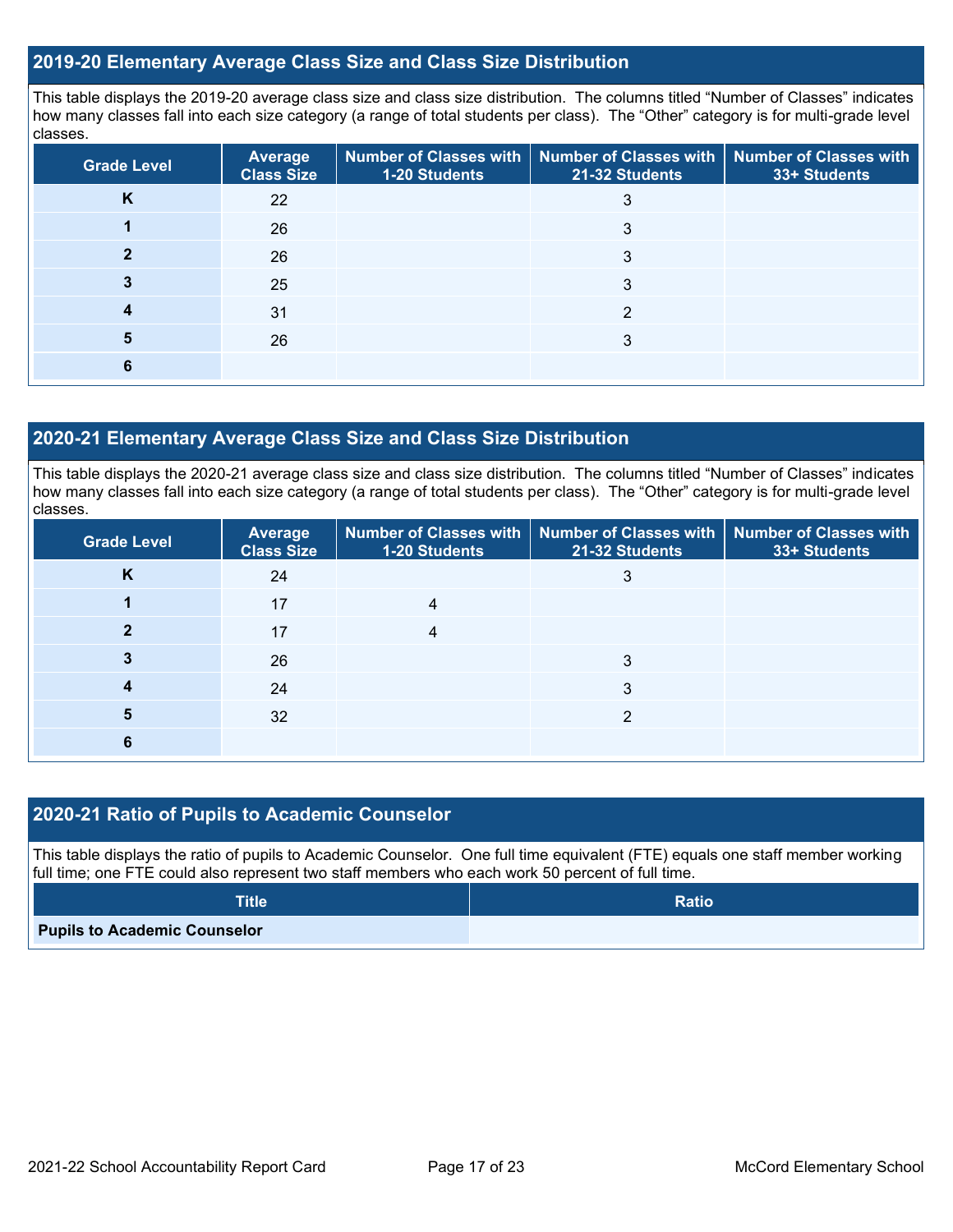## **2020-21 Student Support Services Staff**

This table displays the number of FTE support staff assigned to this school. One full time equivalent (FTE) equals one staff member working full time; one FTE could also represent two staff members who each work 50 percent of full time.

| <b>Title</b>                                                         | <b>Number of FTE Assigned to School</b> |
|----------------------------------------------------------------------|-----------------------------------------|
| <b>Counselor (Academic, Social/Behavioral or Career Development)</b> | $\Omega$                                |
| Library Media Teacher (Librarian)                                    | $\mathbf{0}$                            |
| <b>Library Media Services Staff (Paraprofessional)</b>               | $\mathbf{0}$                            |
| <b>Psychologist</b>                                                  | $\mathbf{0}$                            |
| <b>Social Worker</b>                                                 | $\Omega$                                |
| <b>Speech/Language/Hearing Specialist</b>                            | $\Omega$                                |
| <b>Resource Specialist (non-teaching)</b>                            | $\Omega$                                |
| <b>Other</b>                                                         | 0.9                                     |

## **2019-20 Expenditures Per Pupil and School Site Teacher Salaries**

This table displays the 2019-20 expenditures per pupil and average teach salary for this school. Cells with N/A values do not require data.

| <b>Level</b>                                         | <b>Total</b><br><b>Expenditures</b><br><b>Per Pupil</b> | <b>Expenditures</b><br><b>Per Pupil</b><br>(Restricted) | <b>Expenditures</b><br><b>Per Pupil</b><br>(Unrestricted) | Average<br><b>Teacher</b><br><b>Salary</b> |
|------------------------------------------------------|---------------------------------------------------------|---------------------------------------------------------|-----------------------------------------------------------|--------------------------------------------|
| <b>School Site</b>                                   | \$6,639.68                                              | \$974.36                                                | \$5,845.32                                                | \$70,915.03                                |
| <b>District</b>                                      | N/A                                                     | N/A                                                     | \$7,477.39                                                | \$75,311                                   |
| <b>Percent Difference - School Site and District</b> | N/A                                                     | N/A                                                     | $-24.5$                                                   | $-6.0$                                     |
| <b>State</b>                                         |                                                         |                                                         | \$8,444                                                   | \$81,044                                   |
| <b>Percent Difference - School Site and State</b>    | N/A                                                     | N/A                                                     | $-36.4$                                                   | $-13.3$                                    |

## **2020-21 Types of Services Funded**

State Lottery

Title 1 - Base funds, Staff Development, and Academic support - targeted intervention

Additional Instructional Aide Support

Professional Development

Supplemental Concentrated funds to support Chronic Absenteeism

Supplemental Concentrated for PBIS

Supplemental Concentrated for Parent Academy

Puente a Tecnologia for English Learners

After School Program

Targeted Intervention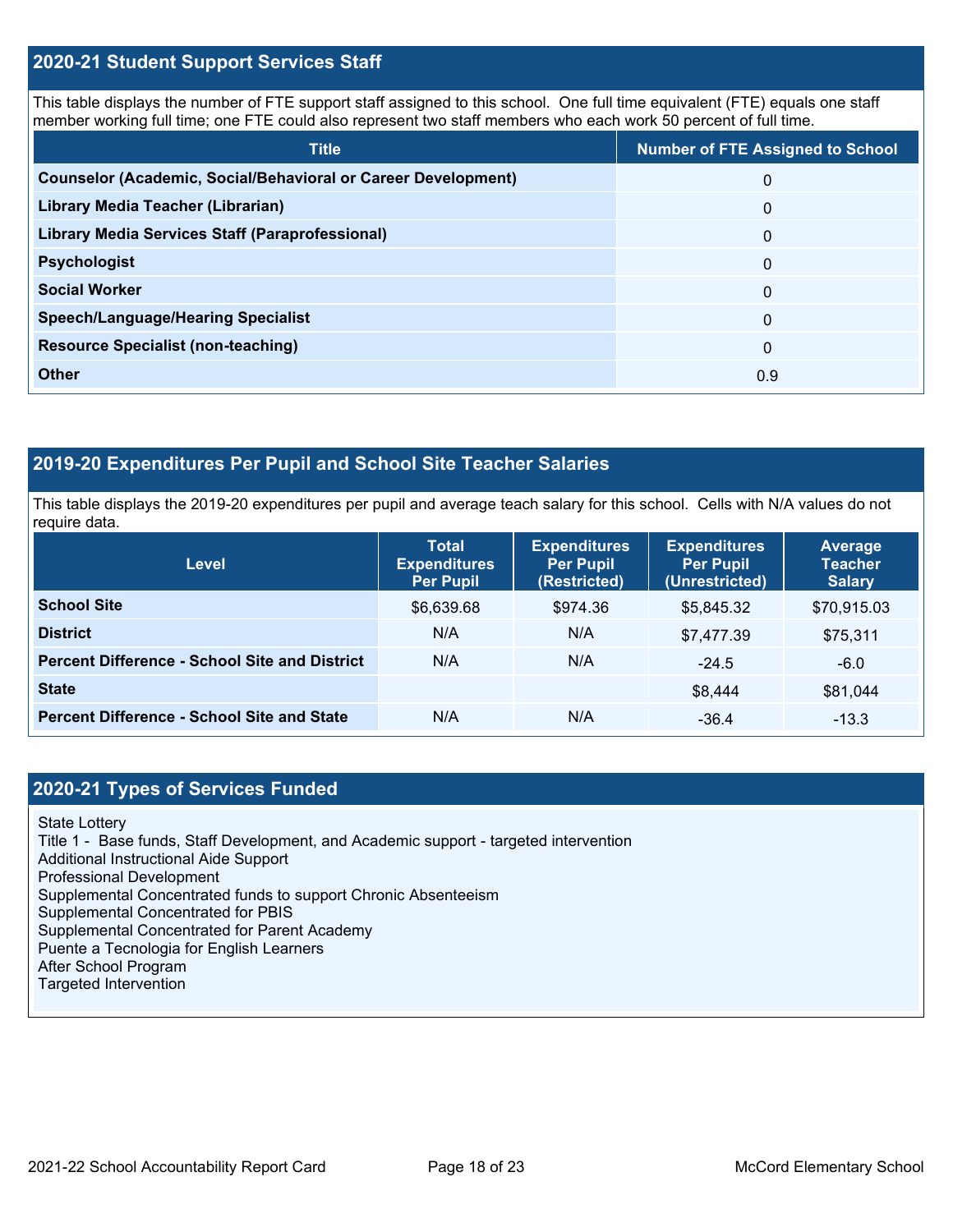## **2019-20 Teacher and Administrative Salaries**

This table displays the 2019-20 Teacher and Administrative salaries. For detailed information on salaries, see the CDE Certification Salaries & Benefits web page at [http://www.cde.ca.gov/ds/fd/cs/.](http://www.cde.ca.gov/ds/fd/cs/)

| Category                                             | <b>District</b><br><b>Amount</b> | <b>State Average</b><br>for Districts<br>in Same Category |
|------------------------------------------------------|----------------------------------|-----------------------------------------------------------|
| <b>Beginning Teacher Salary</b>                      | \$48,010                         | \$51,029                                                  |
| <b>Mid-Range Teacher Salary</b>                      | \$69,956                         | \$78,583                                                  |
| <b>Highest Teacher Salary</b>                        | \$102,133                        | \$99,506                                                  |
| <b>Average Principal Salary (Elementary)</b>         | \$123,232                        | \$124,576                                                 |
| <b>Average Principal Salary (Middle)</b>             | \$132,992                        | \$131,395                                                 |
| <b>Average Principal Salary (High)</b>               | \$147,623                        | \$144,697                                                 |
| <b>Superintendent Salary</b>                         | \$223,065                        | \$240,194                                                 |
| <b>Percent of Budget for Teacher Salaries</b>        | 28%                              | 34%                                                       |
| <b>Percent of Budget for Administrative Salaries</b> | 6%                               | 6%                                                        |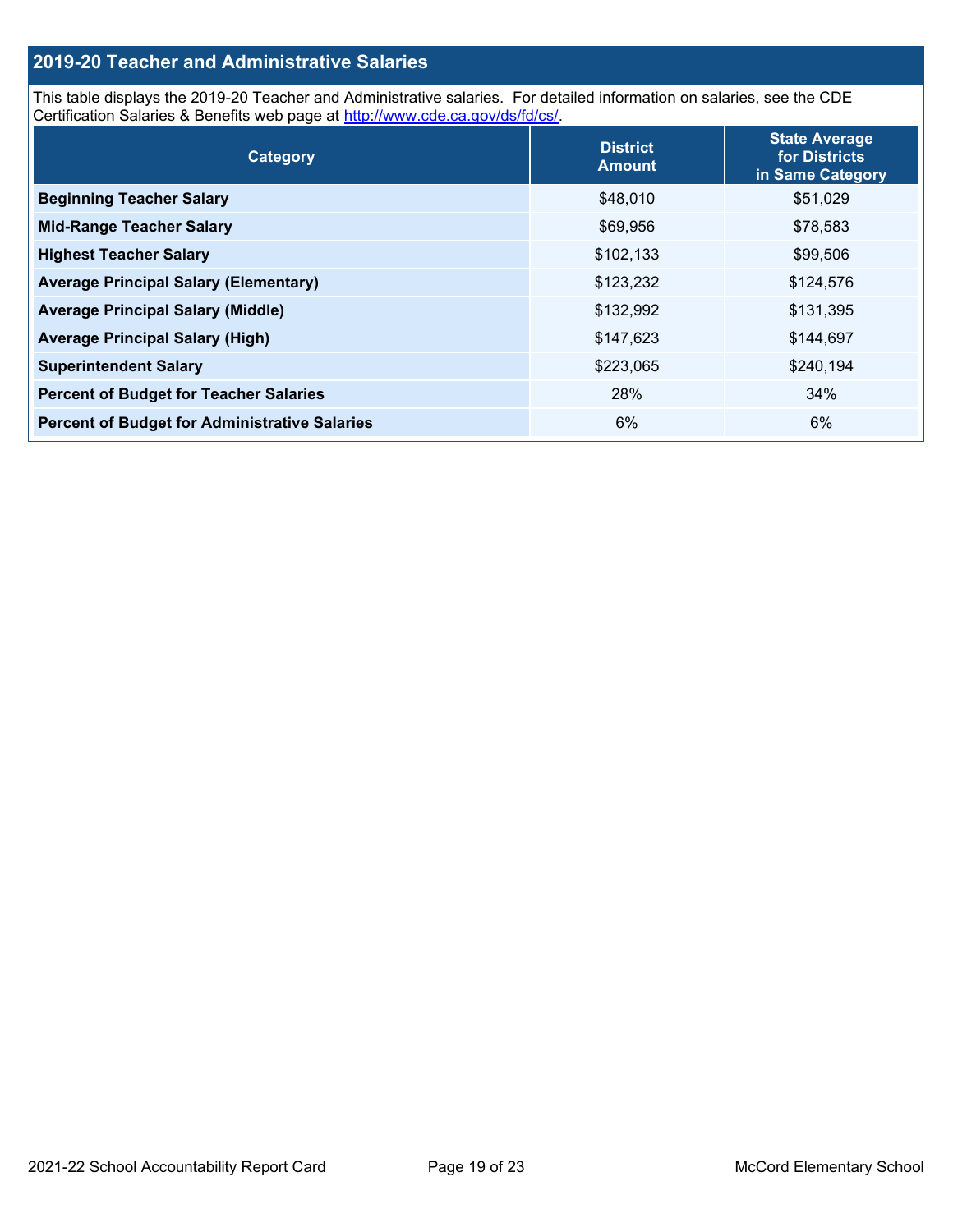### **Professional Development**

Professional development at McCord Elementary School is designed to meet the individual needs of teachers as well as broader school concerns. Data is used to determine the needs of students and staff, which in turn provides us with a focus for professional development. Professional development may take the form of training, coaching, peer observation, or constructive self-reflection and are consistent with our school vision and goals. Principal, teachers, instructional aides, and other support personnel may take part in these activities.

In 2018-2019, all teachers received writing training by district coaches in Response to Text in grade-level clusters: K-1, 2-3, and 4-5. Teachers who taught using Achieve 3000 received several sessions of onsite professional development by an outside consultant and district coach. Teachers in grades 3-5 received math access support through a district math coach. In 2019- 2020 teachers continued with writing as a focus as the 2018-2019 CAASPP results indicated positive growth in this claim. In addition, McCord staff received training and coaching from Kate Kinsella and Associates in the area of academic student interactions. This training supports the school-wide writing focus and all content areas. Teachers also participated in an array of math professional development on-site and at the district level. Math professional development includes Number Talks, Productive Struggle, Engage NY curriculum, etc. In 2020-2021, new professional development will be limited due to the nation's pandemic. However, McCord staff will continue to receive professional development and collaboration opportunities to build teacher knowledge and improve instructional practices around school and site focuses; this includes English 3D, academic routines and interactions, writing, and Amplify Science.

Buy-back and early release days provided time for quality professional development and collaboration. All district and site professional development is monitored by student progress and classroom formal and informal walkthroughs.

In 2021-2022, McCord staff received district-provided professional development, which focused on the iReady intervention program, Science, SEL curriculum, as well as many resources as we return to full time on campus. As a school site, McCord is focusing on Comprehension. Utilizing our Leadership Team we have selected high-leverage teaching practices to monitor and constantly improve over the year. New teachers also attended Kagan training. Science Professional Development continues to be a focus as well. We utilize Safety Care training for necessary staff. Special Education staff received training on the new curriculum SPIRE.

McCord also continues to be a Professional Learning Community, collaborating over assessment and data collection, and high leverage teaching practices, with continuous monitoring of our significant subgroups: Students With Disabilities, English Language Learners, Hispanic, and Socio-economically Disadvantaged. To supplement student learning, the McCord staff received training on ways to use "Thinking Maps" as an instructional strategy. Multiple staff members and administrators have attended Kagan Trainings to increase student engagement in the classroom.

This table displays the number of school days dedicated to staff development and continuous improvement.

| <b>Subject</b>                                                                  |    | 2019-20   2020-21   2021-22 |    |
|---------------------------------------------------------------------------------|----|-----------------------------|----|
| Number of school days dedicated to Staff Development and Continuous Improvement | 42 |                             | 42 |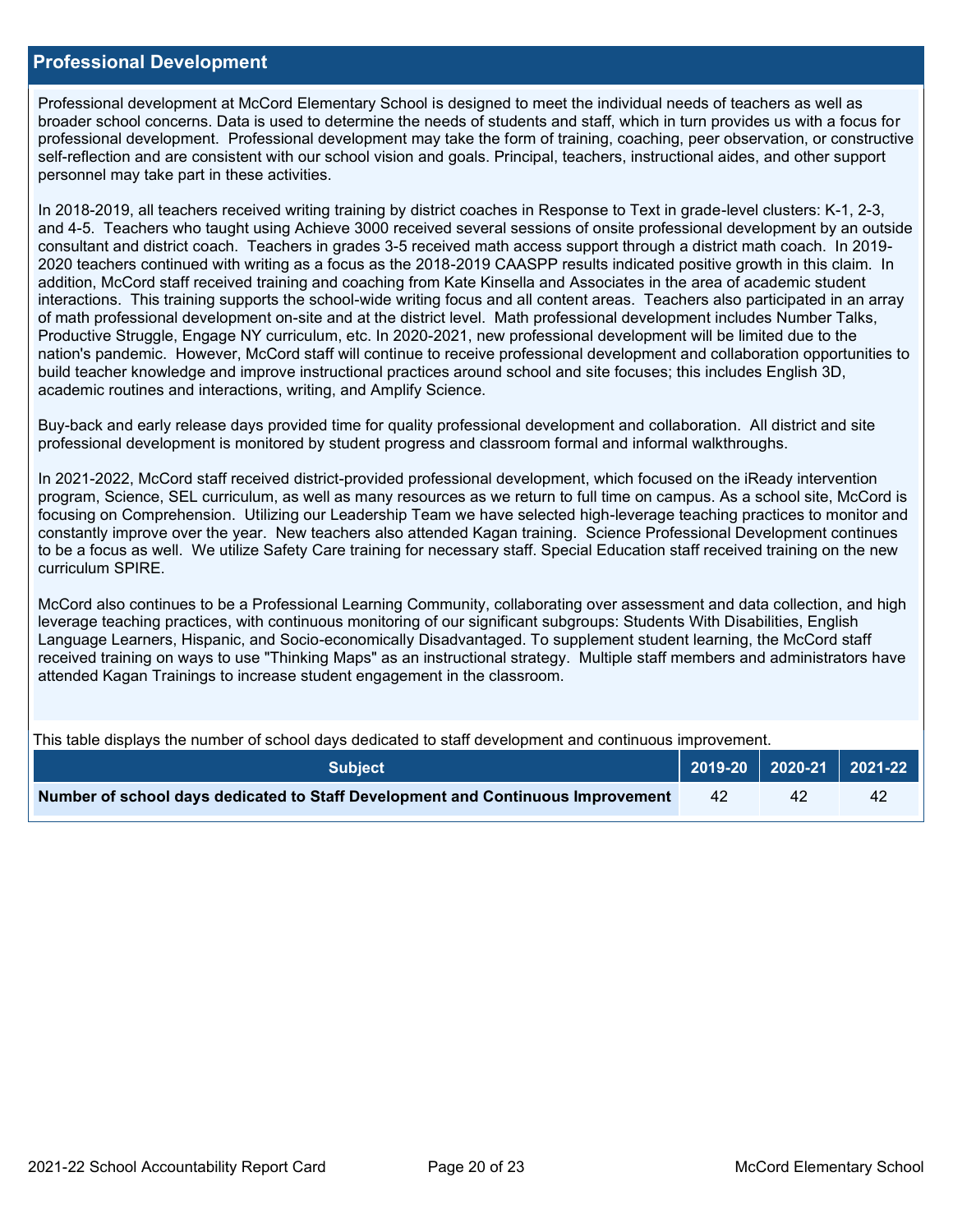# **Kings Canyon Joint Unified School District 2020-21 Local Accountability Report Card (LARC) Addendum**

## **Local Accountability Report Card (LARC) Addendum**

**2020-21 Local Accountability Report Card (LARC) Addendum Overview**



On July 14, 2021, the California State Board of Education (SBE) determined that the California Department of Education (CDE) will use the SARC as the mechanism to conduct a one-time data collection of the LEA-level aggregate test results of all school's local assessments administered during the 2020–2021 school year in order to meet the federal Every Students Succeeds Act (ESSA) reporting requirement for the Local Educational Agency Accountability Report Cards (LARCs).

Each local educational agency (LEA) is responsible for preparing and posting their annual LARC in accordance with the federal ESSA. As a courtesy, the CDE prepares and posts the LARCs on behalf of all LEAs.

Only for the 2020–2021 school year and the 2020–2021 LARCs, LEAs are required to report their aggregate local assessments test results at the LEA-level to the CDE by populating the tables below via the SARC. These data will be used to meet the LEAs' federal requirement for their LARCs. Note that it is the responsibility of the school and LEA to ensure that all student privacy and suppression rules are in place when reporting data in Tables 3 and 4 in the Addendum, as applicable.

The tables below are not part of the SBE approved 2020–2021 SARC template but rather are the mechanism by which these required data will be collected from LEAs.

For purposes of the LARC and the following tables, an LEA is defined as a school district, a county office of education, or a direct funded charter school.

| <b>2021-22 District Contact Information</b> |                                            |  |  |  |
|---------------------------------------------|--------------------------------------------|--|--|--|
| <b>District Name</b>                        | Kings Canyon Joint Unified School District |  |  |  |
| <b>Phone Number</b>                         | 559.305.7010                               |  |  |  |
| Superintendent                              | John Campbell                              |  |  |  |
| <b>Email Address</b>                        | guzman-j@kcusd.com                         |  |  |  |
| <b>District Website Address</b>             | https://www.kcusd.com/                     |  |  |  |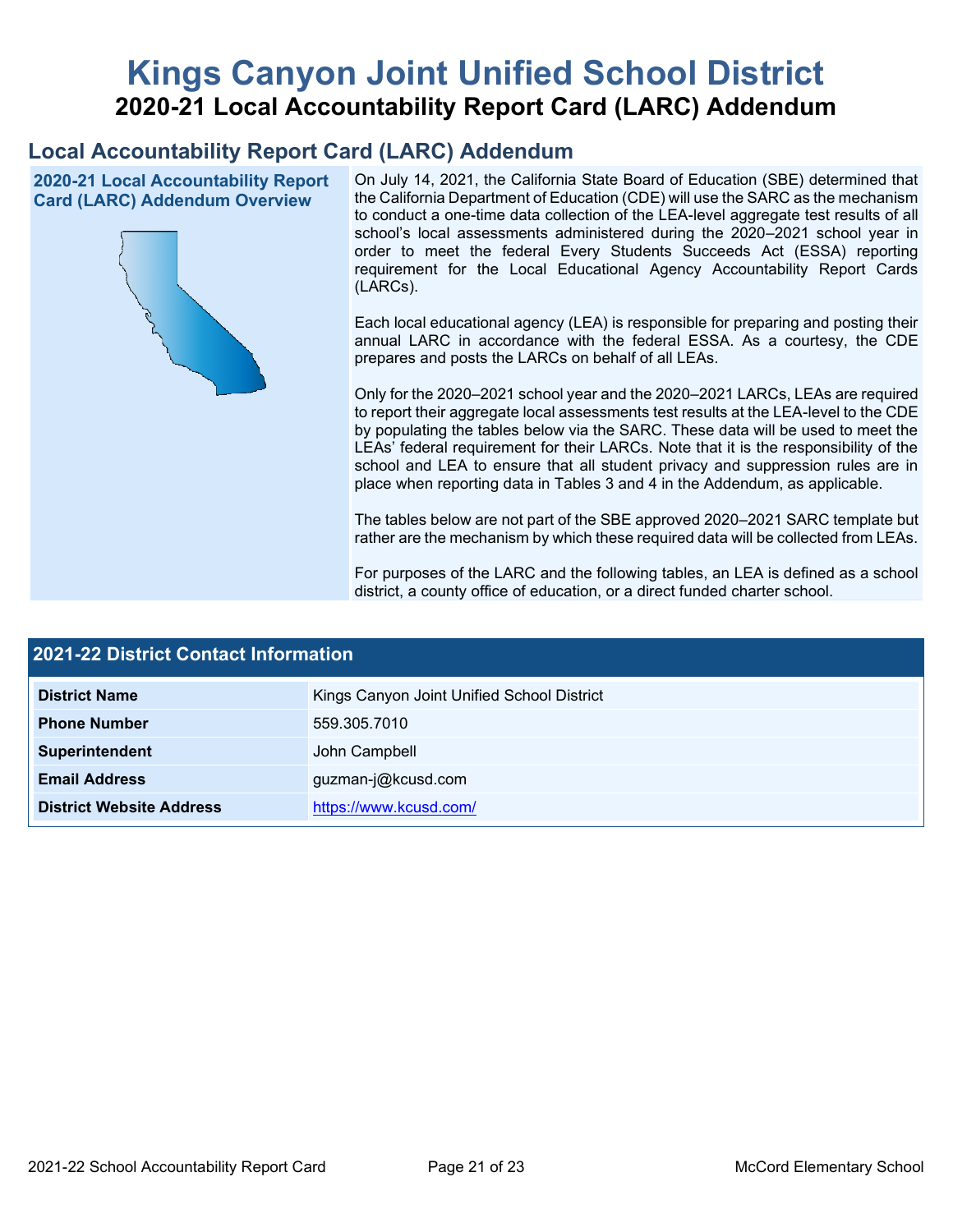## **2020-21 CAASPP Test Results in ELA by Student Group**

This table displays CAASPP test results in ELA by student group for students grades three through eight and grade eleven taking and completing a state-administered assessment. The CDE will populate this table for schools in cases where the school administered the CAASPP assessment. In cases where the school administered a local assessment instead of CAASPP, the CDE will populate this table with "NT" values, meaning this school did not test students using the CAASPP. See the local assessment(s) table for more information.

| <b>CAASPP</b><br><b>Student Groups</b>               | <b>CAASPP</b><br><b>Total</b><br><b>Enrollment</b> | <b>CAASPP</b><br><b>Number</b><br><b>Tested</b> | <b>CAASPP</b><br><b>Percent</b><br><b>Tested</b> | <b>CAASPP</b><br><b>Percent</b><br><b>Not Tested</b> | <b>CAASPP</b><br><b>Percent</b><br><b>Met or</b><br><b>Exceeded</b> |
|------------------------------------------------------|----------------------------------------------------|-------------------------------------------------|--------------------------------------------------|------------------------------------------------------|---------------------------------------------------------------------|
| <b>All Students</b>                                  | 5121                                               | 4993                                            | 97.50                                            | 2.50                                                 | 41.96                                                               |
| <b>Female</b>                                        | 2481                                               | 2426                                            | 97.78                                            | 2.22                                                 | 47.03                                                               |
| <b>Male</b>                                          | 2640                                               | 2567                                            | 97.23                                            | 2.77                                                 | 37.16                                                               |
| American Indian or Alaska Native                     | 23                                                 | 20                                              | 86.96                                            | 13.04                                                | 20.00                                                               |
| <b>Asian</b>                                         | 27                                                 | 26                                              | 96.30                                            | 3.70                                                 | 57.69                                                               |
| <b>Black or African American</b>                     | 14                                                 | 14                                              | 100.00                                           | 0.00                                                 | 57.14                                                               |
| <b>Filipino</b>                                      | 15                                                 | 13                                              | 86.67                                            | 13.33                                                | 69.23                                                               |
| <b>Hispanic or Latino</b>                            | 4567                                               | 4471                                            | 97.90                                            | 2.10                                                 | 40.59                                                               |
| Native Hawaiian or Pacific Islander                  | --                                                 | $\overline{\phantom{m}}$                        | --                                               | $\overline{\phantom{a}}$                             | $\overline{\phantom{a}}$                                            |
| <b>Two or More Races</b>                             | 60                                                 | 55                                              | 91.67                                            | 8.33                                                 | 45.45                                                               |
| <b>White</b>                                         | 412                                                | 391                                             | 94.90                                            | 5.10                                                 | 55.75                                                               |
| <b>English Learners</b>                              | 1328                                               | 1286                                            | 96.84                                            | 3.16                                                 | 8.94                                                                |
| <b>Foster Youth</b>                                  | 39                                                 | 37                                              | 94.87                                            | 5.13                                                 | 29.73                                                               |
| <b>Homeless</b>                                      | 38                                                 | 30                                              | 78.95                                            | 21.05                                                | 26.67                                                               |
| <b>Military</b>                                      | --                                                 | --                                              | --                                               | --                                                   | --                                                                  |
| <b>Socioeconomically Disadvantaged</b>               | 4490                                               | 4390                                            | 97.77                                            | 2.23                                                 | 39.27                                                               |
| <b>Students Receiving Migrant Education Services</b> | 254                                                | 250                                             | 98.43                                            | 1.57                                                 | 31.60                                                               |
| <b>Students with Disabilities</b>                    | 400                                                | 368                                             | 92.00                                            | 8.00                                                 | 11.41                                                               |